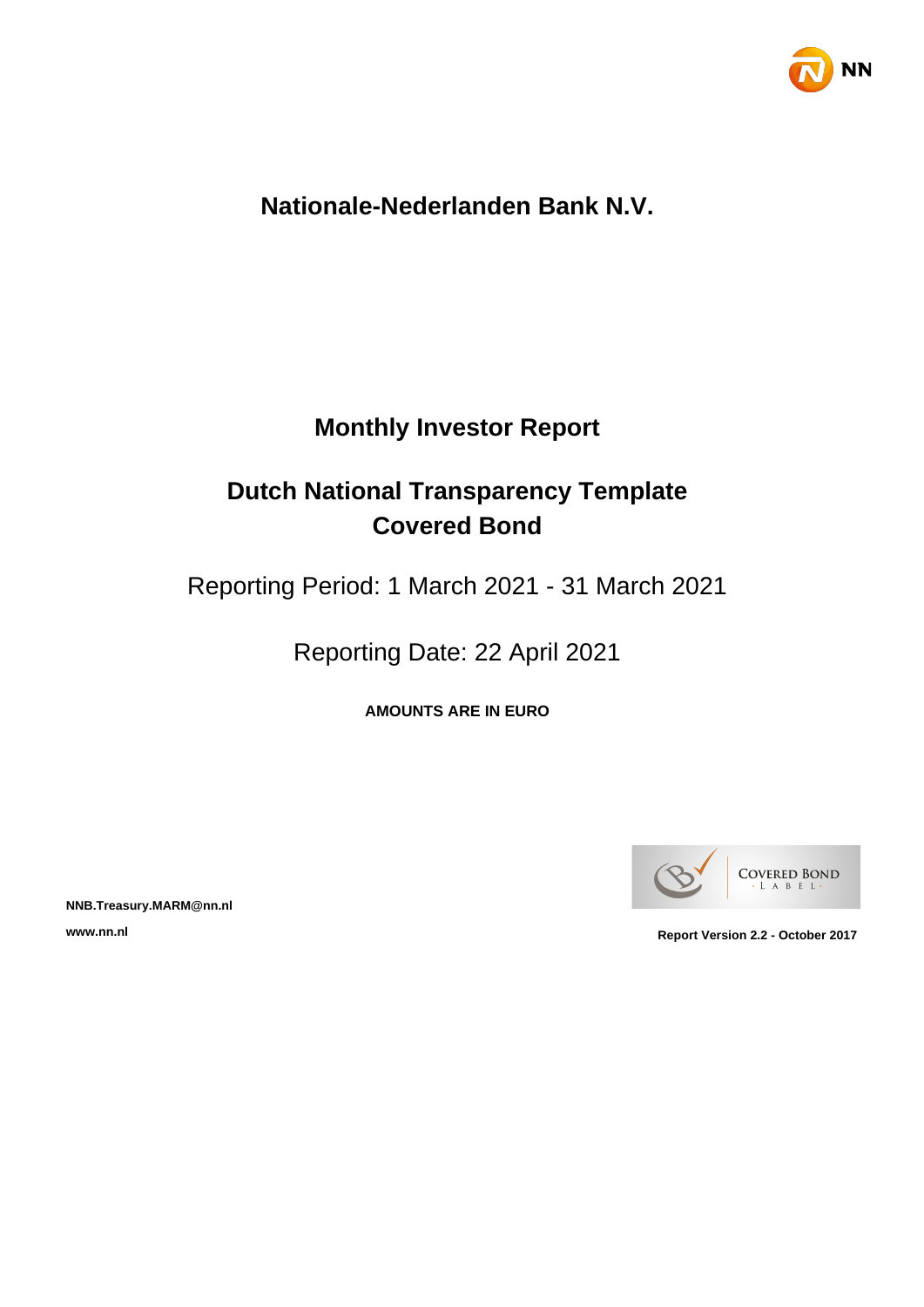#### **Table of Contents**



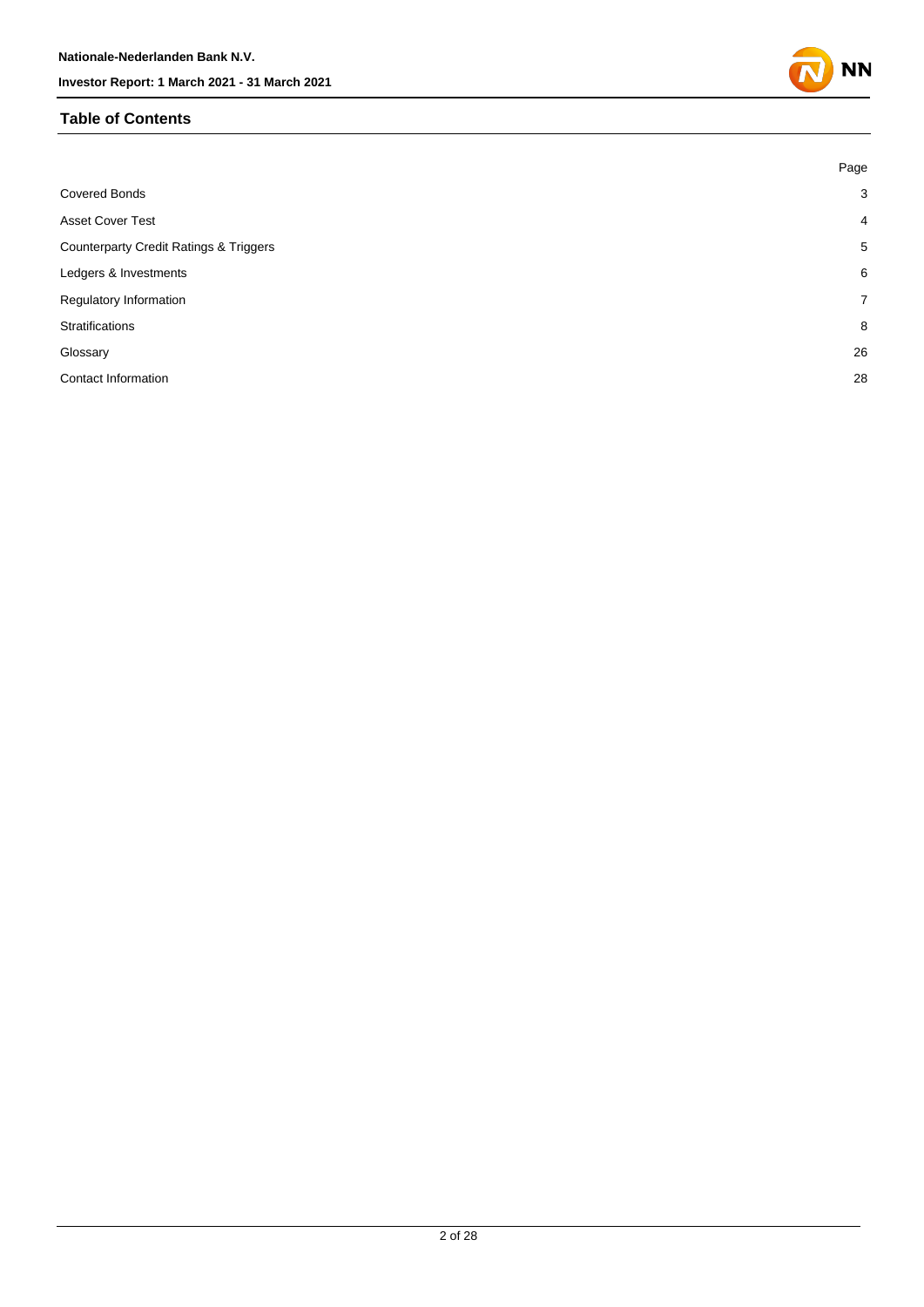

#### **Covered Bonds**

| Series                | <b>ISIN</b>  | Currency   | <b>Initial Principal</b><br>Balance* | Outstanding<br>Amount* | Coupon  | Issuance<br>Date | Maturity<br>Date | <b>IRS Counterparty</b> | Redemption<br>Type | LCR HQLA<br>Category |
|-----------------------|--------------|------------|--------------------------------------|------------------------|---------|------------------|------------------|-------------------------|--------------------|----------------------|
| <b>SB CB Series 1</b> | NL0015436072 | <b>EUR</b> | 500,000,000                          | 500,000,000            | 0.0100% | 08/07/20         | 08/07/30         |                         | <b>Bullet</b>      |                      |
| <b>SB CB Series 2</b> | NL0015614611 | <b>EUR</b> | 500.000.000                          | 500,000,000            | 0.0500% | 24/09/20         | 24/09/35         |                         | <b>Bullet</b>      |                      |
| <b>SB CB Series 3</b> | NL00150002A1 | <b>EUR</b> | 250,000,000                          | 250.000.000            | 0.0500% | 12/11/20         | 12/11/40         |                         | <b>Bullet</b>      |                      |
| <b>SB CB Series 4</b> | NL00150008B6 | <b>EUR</b> | 500,000,000                          | 500,000,000            | 0.3750% | 04/03/21         | 04/03/41         |                         | <b>Bullet</b>      |                      |

\* Amounts to be reported in the relevant currency, and also the euro-equivalent amounts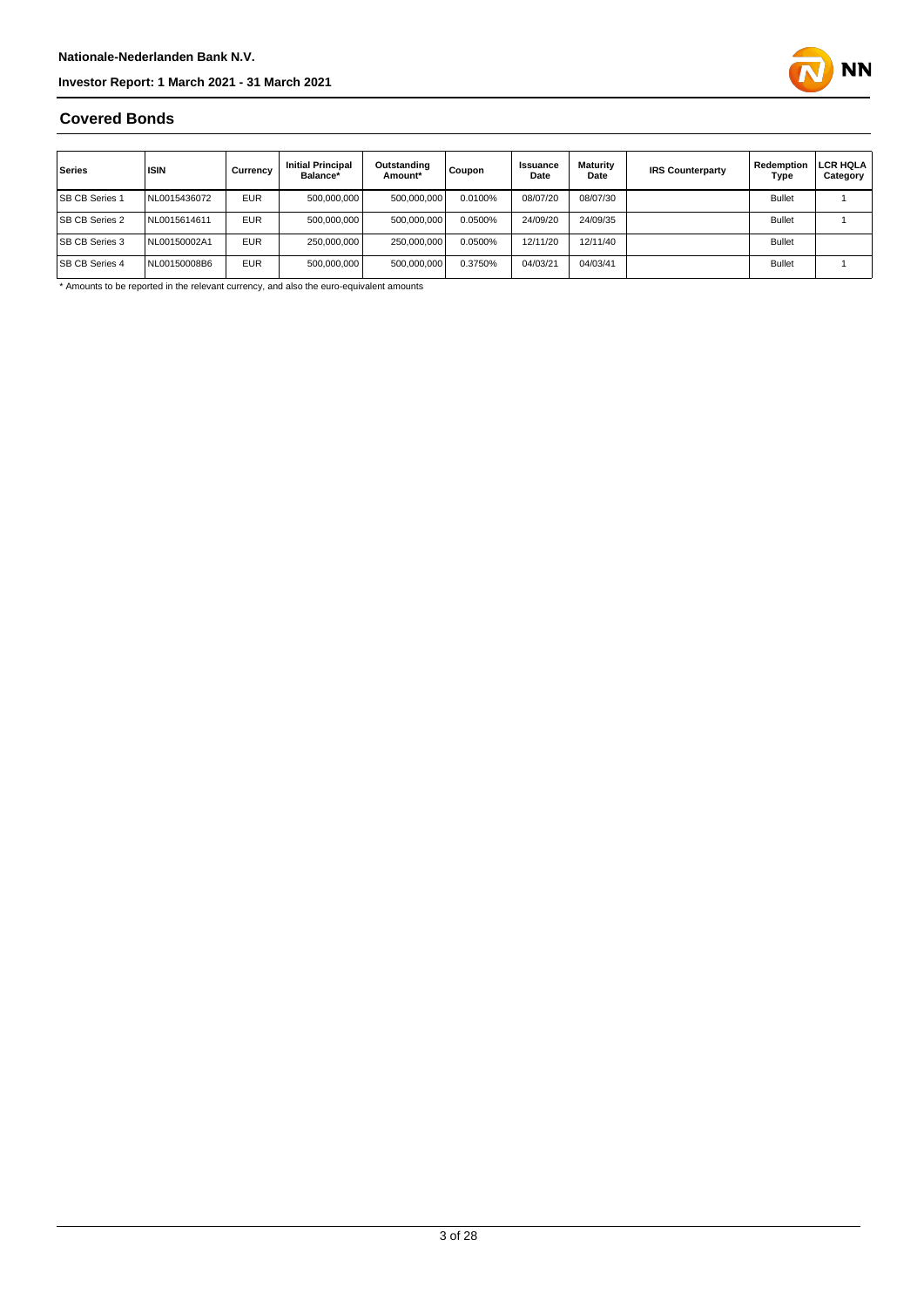#### **Asset Cover Test**



| Asset Cover Test                            |                  |
|---------------------------------------------|------------------|
| A                                           | 1,858,346,326.03 |
| в                                           | 0.00             |
| $\mathsf C$                                 | 1,300,000.00     |
| Ζ                                           | 0.00             |
| $A+B+C-Z$                                   | 1,859,646,326.03 |
| Outstanding bonds                           | 1,750,000,000.00 |
| Pass/Fail                                   | Pass             |
| <b>ACT Cover Ratio</b>                      | 106.27%          |
| Parameters                                  |                  |
| Asset percentage                            | 96.50%           |
| Cap LTV Cut-Off indexed valuation % non-NHG | 80.00%           |
| Cap LTV Cut-Off indexed valuation % NHG     | 80.00%           |
| % of Index Increases                        | 90.00%           |
| % of Index Decreases                        | 100.00%          |
| Reserve Fund                                | 951,500.00       |
| Supplemental Liquidity Reserve Amount       | 0.00             |
| Deduction Set-Off                           | 15,209,794.33    |
| Ratings                                     |                  |
| S&P                                         | AAA              |
| Moody's                                     |                  |
| Fitch                                       |                  |
| Other                                       |                  |
| UCITS compliant                             | True             |
| CRR compliant                               | True             |
| ECBC Label compliant                        | True             |
| Overcollateralisation                       |                  |
| Legally required minimum OC                 | 5.00%            |
| Documented minimum OC                       | 0.00%            |
| Available Nominal OC                        | 11.43%           |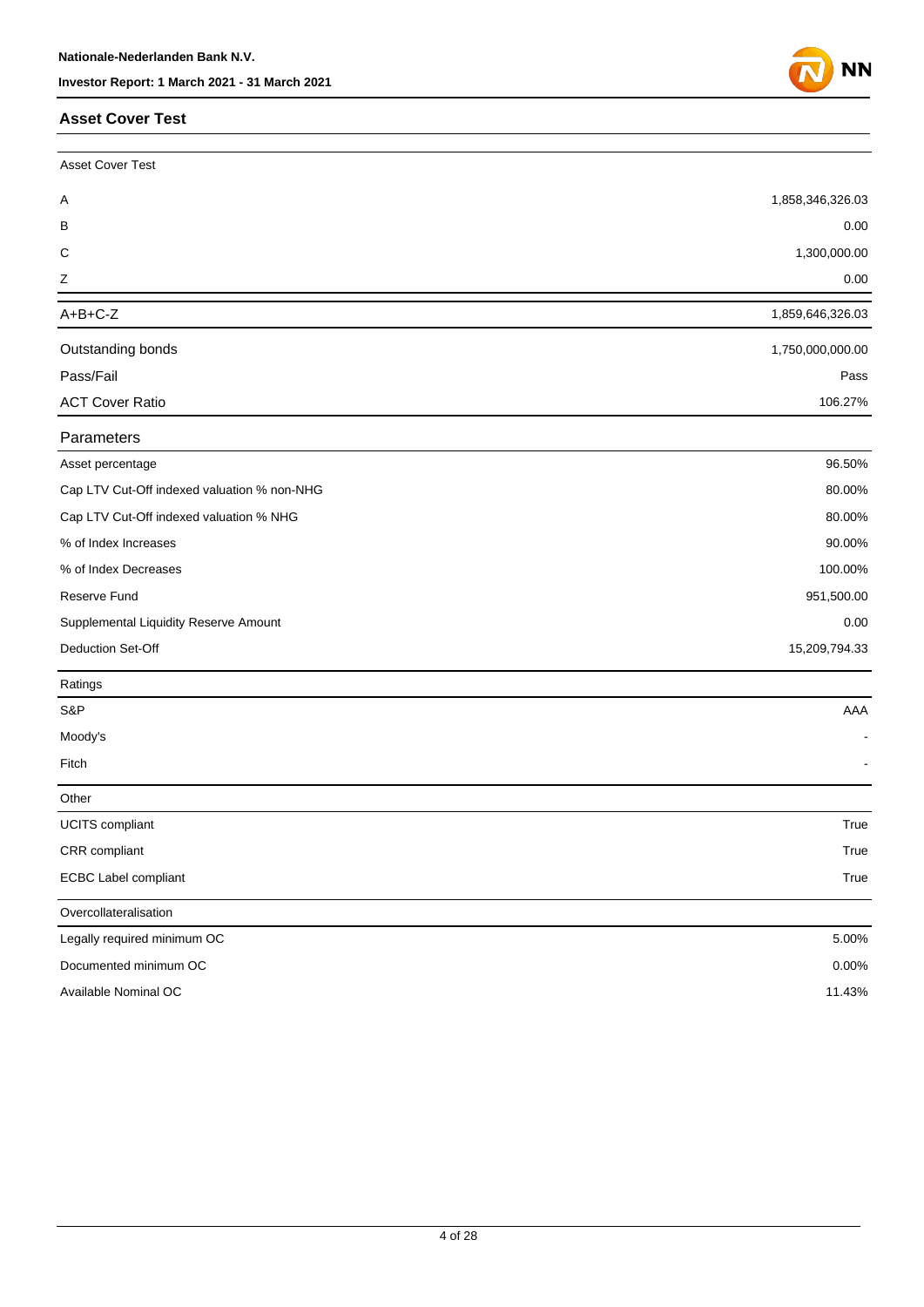

## **Counterparty Credit Ratings & Triggers**

|                                                   |                                    | S&P (ST/LT)       |                   | Moody's (ST/LT)   |                   | Fitch (ST/LT)     |                   | <b>DBRS (ST/LT)</b> |                   |                                                                                                                                                     |  |
|---------------------------------------------------|------------------------------------|-------------------|-------------------|-------------------|-------------------|-------------------|-------------------|---------------------|-------------------|-----------------------------------------------------------------------------------------------------------------------------------------------------|--|
| Role                                              | Party                              | Rating<br>trigger | Current<br>rating | Rating<br>trigger | Current<br>rating | Rating<br>trigger | Current<br>rating | Rating<br>trigger   | Current<br>rating | Consequence if breached*                                                                                                                            |  |
| <b>CBC Account Bank</b>                           | N.V. Bank Nederlandse<br>Gemeenten | / BBB             | / AAA             |                   |                   |                   |                   |                     |                   | Another party (with sufficient<br>ratings) has to fulfill the CBC<br>Account Bank role or guarantee<br>the relevant CBC Account Bank<br>obligations |  |
| Issuer                                            | Nationale-Nederlanden<br>Bank N.V. | $\sqrt{A}$        | $/A -$            |                   |                   |                   |                   |                     |                   | Reserve Account Trigger,<br>minimal required amount needs<br>to be posted on reserve fund<br>account                                                |  |
| Issuer                                            | Nationale-Nederlanden<br>Bank N.V. | $A-2$ / BBB       | $A-1/A-$          |                   |                   |                   |                   |                     |                   | Set off retail savings at issuer<br>account above deposit<br>guarantee scheme                                                                       |  |
| Seller Collection Account   ING Bank N.V.<br>Bank |                                    | / BBB             | $/A+$             |                   |                   |                   |                   |                     |                   | Open escrow account in the<br>name of CBC and credit<br>expected cashflow amount on<br>next Calculation Date                                        |  |

\* Event is triggered if credit rating is below the rating as mentioned in the table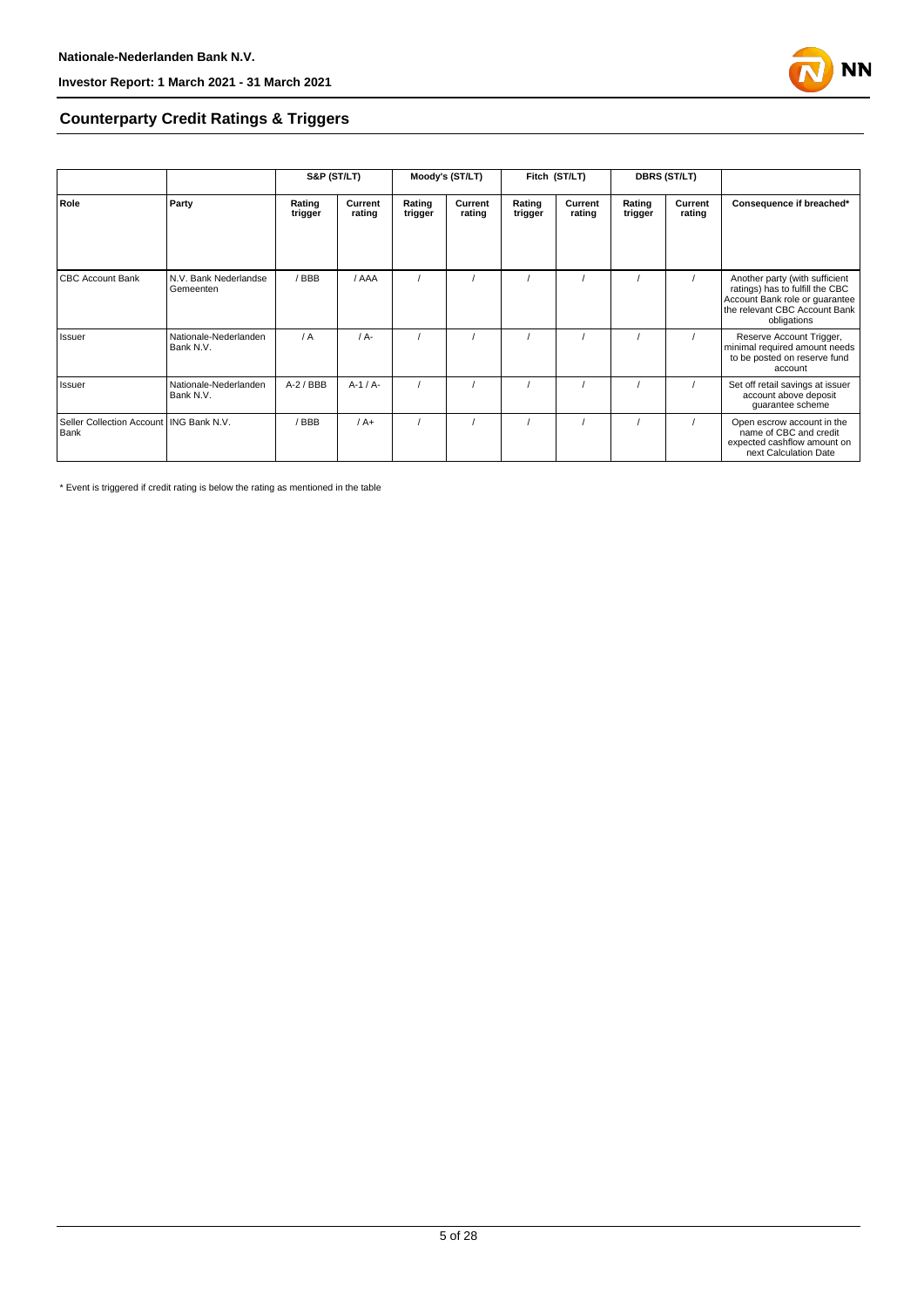

## **Ledgers**

**Ledgers & Investments**

| lTotal              | 1,300,000.00 |
|---------------------|--------------|
| Reserve Fund Ledger | 1,300,000.00 |
| Principal Ledger    | 0.00         |
| Revenue Ledger      | 0.00         |

#### **Investments**

| <b>Substitution Assets Balance</b> | 0.001 |
|------------------------------------|-------|
| Authorised Investments Balance     | 0.001 |
| <b>Total</b>                       | 0.00  |

## **Liquidity Buffer**

| Outflows                          | 0.00 |
|-----------------------------------|------|
| <b>Required Liquidity Buffer</b>  | 0.00 |
|                                   |      |
| Inflows                           | 0.00 |
| Cash                              |      |
| <b>Bonds</b>                      |      |
| <b>Available Liquidity Buffer</b> | 0.00 |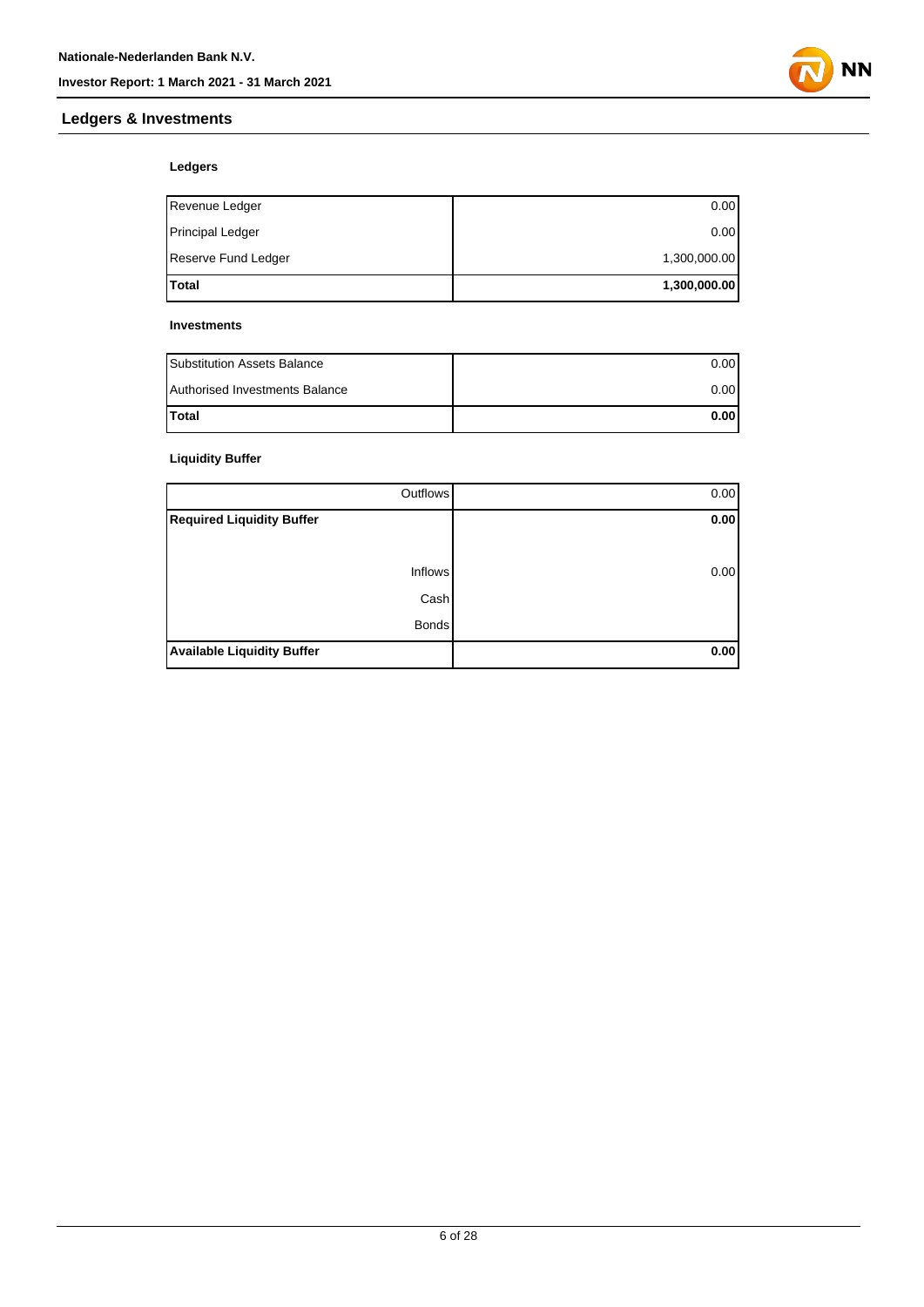## **Regulatory Information**

#### **CRR Article 129**

**Article 129 CRR "Exposures in the form of covered bonds" (7) Exposures in the form of covered bonds are eligible for preferential treatment, provided that the institution investing in the covered bonds can demonstrate to the competent authorities that: (a)** it receives portfolio information at least on: (i) the value of the covered pool and outstanding covered bonds; value of the cover pool table Portfolio characteristics

|                                                                                                                       | value of the cover poor table Fortiono characteristics                                                            |
|-----------------------------------------------------------------------------------------------------------------------|-------------------------------------------------------------------------------------------------------------------|
| value of the outstanding covered bonds table Covered Bonds                                                            |                                                                                                                   |
| (ii) the geographical distribution and type of cover assets,<br>loan size, interest rate and currency risks;          |                                                                                                                   |
| geographical distribution of cover assets table 14 Geographical Distribution                                          |                                                                                                                   |
|                                                                                                                       | type of cover assets table Portfolio Characteristics                                                              |
|                                                                                                                       | Joan size table 3 Outstanding Loan Amount                                                                         |
|                                                                                                                       | interest rate risk and currency risk table Covered Bonds for coupon and currency information of the covered bonds |
|                                                                                                                       | table 10 Coupon for coupons of mortgages                                                                          |
|                                                                                                                       | table Counterparty Ratings & Triggers for IRS/TRS information                                                     |
|                                                                                                                       | See base prospectus for information about hedging                                                                 |
|                                                                                                                       | Only EUR denominated mortgages: see BP                                                                            |
| (iii) the maturity structure of cover assets and covered<br>bonds; and                                                |                                                                                                                   |
| maturity structure of cover assets table 6 Legal Maturity                                                             |                                                                                                                   |
| maturity structure of covered bonds table Covered Bonds                                                               |                                                                                                                   |
| (iv) the percentage of loans more than ninety days past<br>due:                                                       | table Delinquencies                                                                                               |
| (b) the issuer makes the information referred to in point (a)<br>available to the institution at least semi annually. | table Portfolio Characteristics                                                                                   |
| Ouaraallataraliaatian                                                                                                 |                                                                                                                   |

| Overcollateralisation       |                        |
|-----------------------------|------------------------|
| Legally required minimum OC | table Asset Cover Test |
| Documented minimum OC       | table Asset Cover Test |

Nominal OC table Asset Cover Test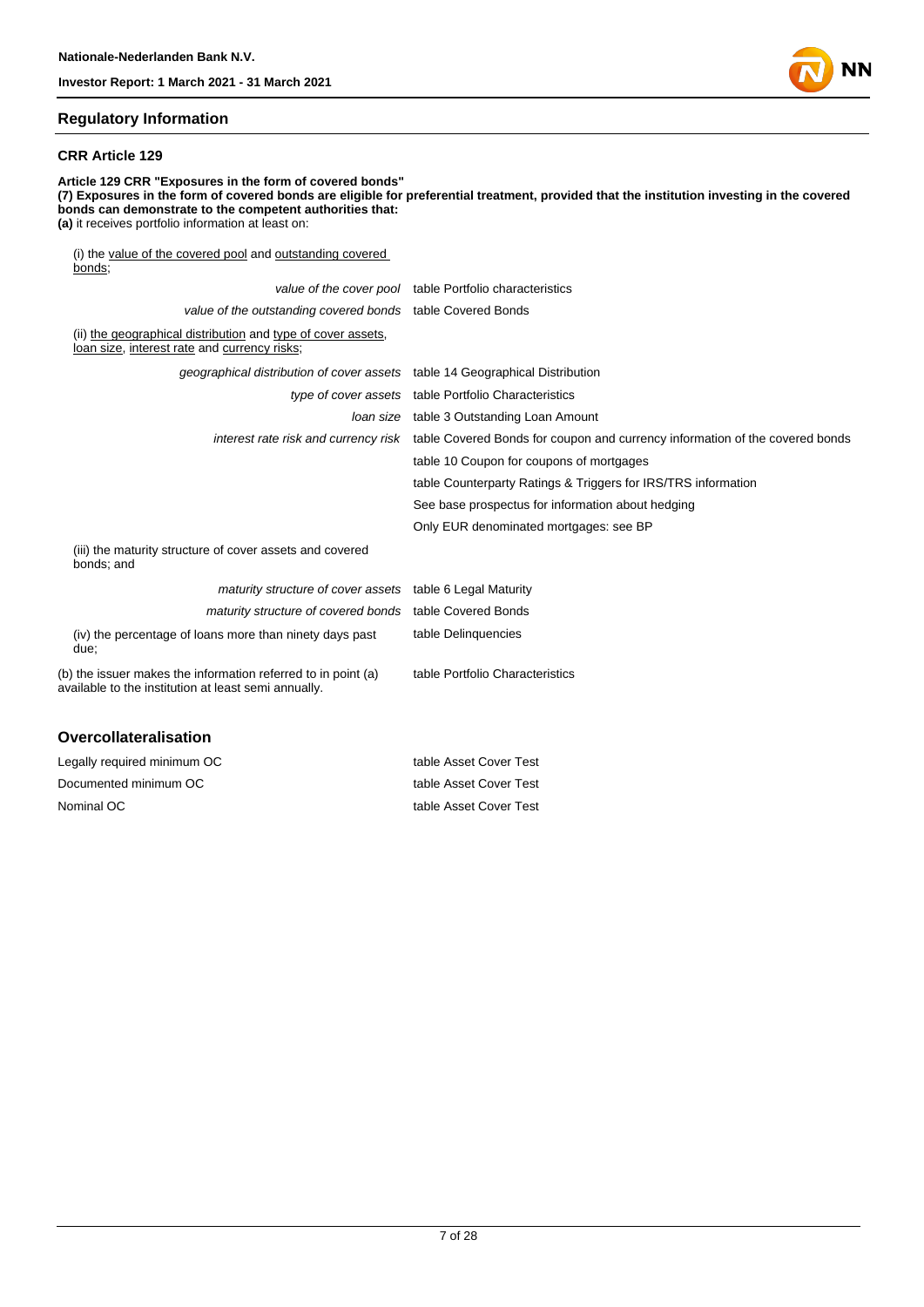## **Stratifications**

| <b>Portfolio Characteristics</b>                             |                             |
|--------------------------------------------------------------|-----------------------------|
| Principal amount                                             | 2,075,920,495.42            |
| Value of saving deposits                                     | 127,126,608.91              |
| Net principal balance                                        | 1,948,793,886.51            |
| <b>Construction Deposits</b>                                 | 2,792,546.68                |
| Net principal balance excl. Construction and Saving Deposits | 1,946,001,339.83            |
| Number of loans                                              | 8,800                       |
| Number of loanparts                                          | 20,006                      |
| Average principal balance (borrower)                         | 221,453.85                  |
| Average principal balance (loanpart)                         | 97,410.47                   |
| Weighted average current interest rate                       | 2.64%                       |
| Weighted average maturity (in years)                         | 31.67                       |
| Weighted average remaining time to interest reset (in years) | 11.58                       |
| Weighted average seasoning (in years)                        | 6.83                        |
| Weighted average CLTOMV                                      | 77.41%                      |
| Weighted average CLTIMV                                      | 61.82%                      |
| Maximum current interest rate                                | 7.30%                       |
| Minimum current interest rate                                | 0.77%                       |
|                                                              |                             |
| Type of cover assets:                                        | Dutch Residential Mortgages |
| Currency Portfolio:                                          | <b>EUR</b>                  |
| Frequency of publication National Transparancy Template:     | Monthly                     |

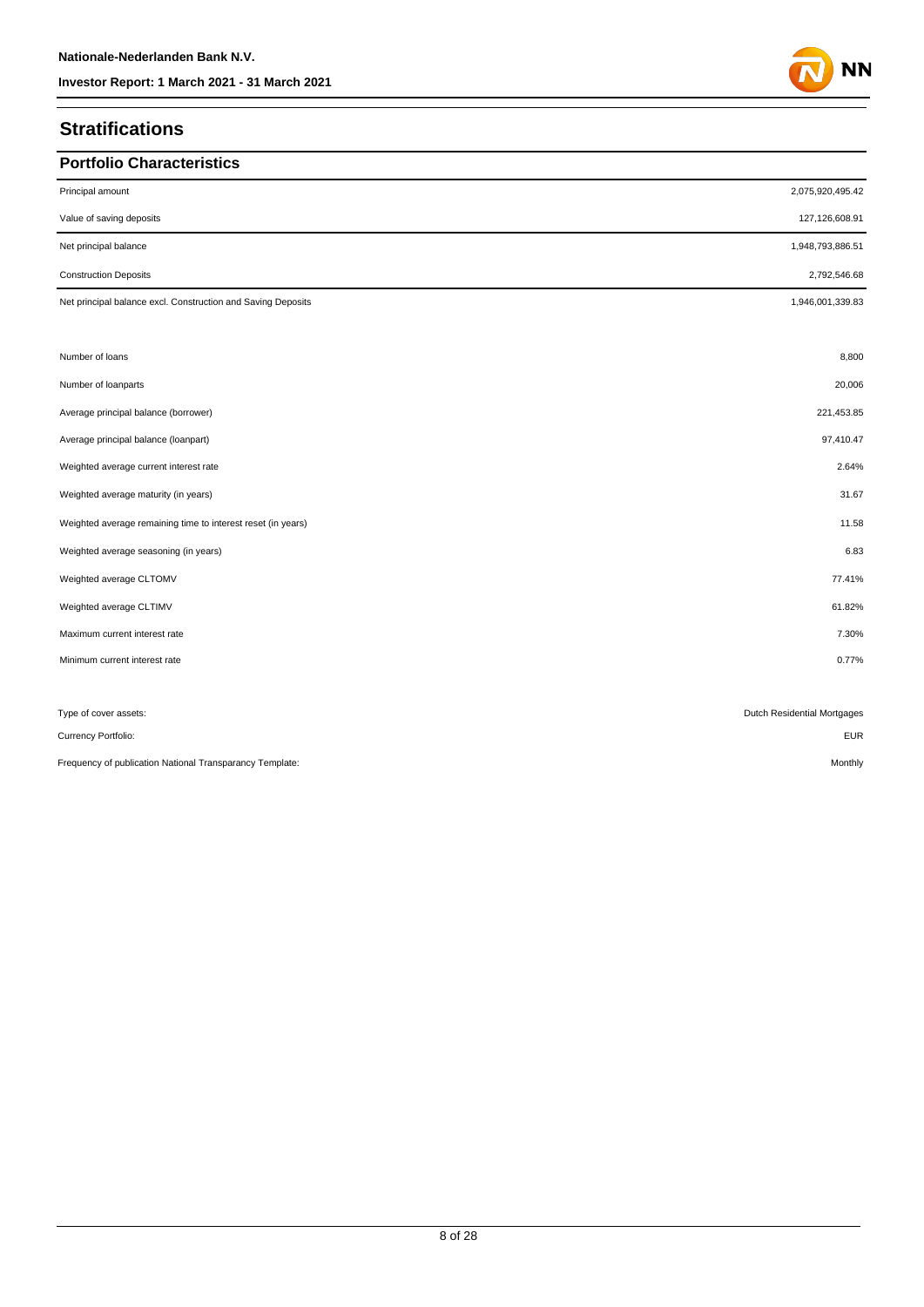## **1. Delinquencies**

| From $(>)$ | Until $($ $\leq$ $=$ $)$ | <b>Arrears Amount</b> | Aggregate<br><b>Outstanding Not.</b><br>Amount | % of Total | Nr of Mortgage<br>Loans | % of Total | Weighted<br>Average<br>Coupon | Weighted<br>Average<br><b>Maturity</b> | Weighted<br>Average<br><b>CLTIMV</b> |
|------------|--------------------------|-----------------------|------------------------------------------------|------------|-------------------------|------------|-------------------------------|----------------------------------------|--------------------------------------|
|            | Performing               | 0.00                  | 1,944,138,761.85                               | 99.76%     | 8,777                   | 99.74%     | 2.64%                         | 31.62                                  | 61.68%                               |
| $\leq$     | 30 days                  | 5.053.19              | 2.291.156.57                                   | 0.12%      | 13                      | 0.15%      | 2.46%                         | 26.40                                  | 72.11%                               |
| 30 days    | 60 days                  | 9,598.40              | 1,998,174.26                                   | 0.10%      | 9                       | 0.10%      | 2.58%                         | 31.21                                  | 63.91%                               |
| 60 days    | 90 days                  | 3.148.70              | 365,793.83                                     | 0.02%      | $\mathbf{1}$            | 0.01%      | 2.49%                         | 25.54                                  | 68.02%                               |
| 90 days    | 120 days                 | 0.00                  | 0.00                                           | 0.00%      | 0                       | 0.00%      | 0.00%                         | 0.00                                   | 0.00%                                |
| 120 days   | 150 days                 | 0.00                  | 0.00                                           | 0.00%      | $\mathbf 0$             | 0.00%      | 0.00%                         | 0.00                                   | 0.00%                                |
| 150 days   | 180 days                 | 0.00                  | 0.00                                           | 0.00%      | $\mathbf 0$             | 0.00%      | 0.00%                         | 0.00                                   | 0.00%                                |
| 180 days   | $\geq$                   | 0.00                  | 0.00                                           | 0.00%      | 0                       | 0.00%      | 0.00%                         | 0.00                                   | 0.00%                                |
|            | <b>Total</b>             | 17.800.29             | 1,948,793,886.51                               | 100.00%    | 8,800                   | 100.00%    | 2.64%                         | 31.67                                  | 61.82%                               |

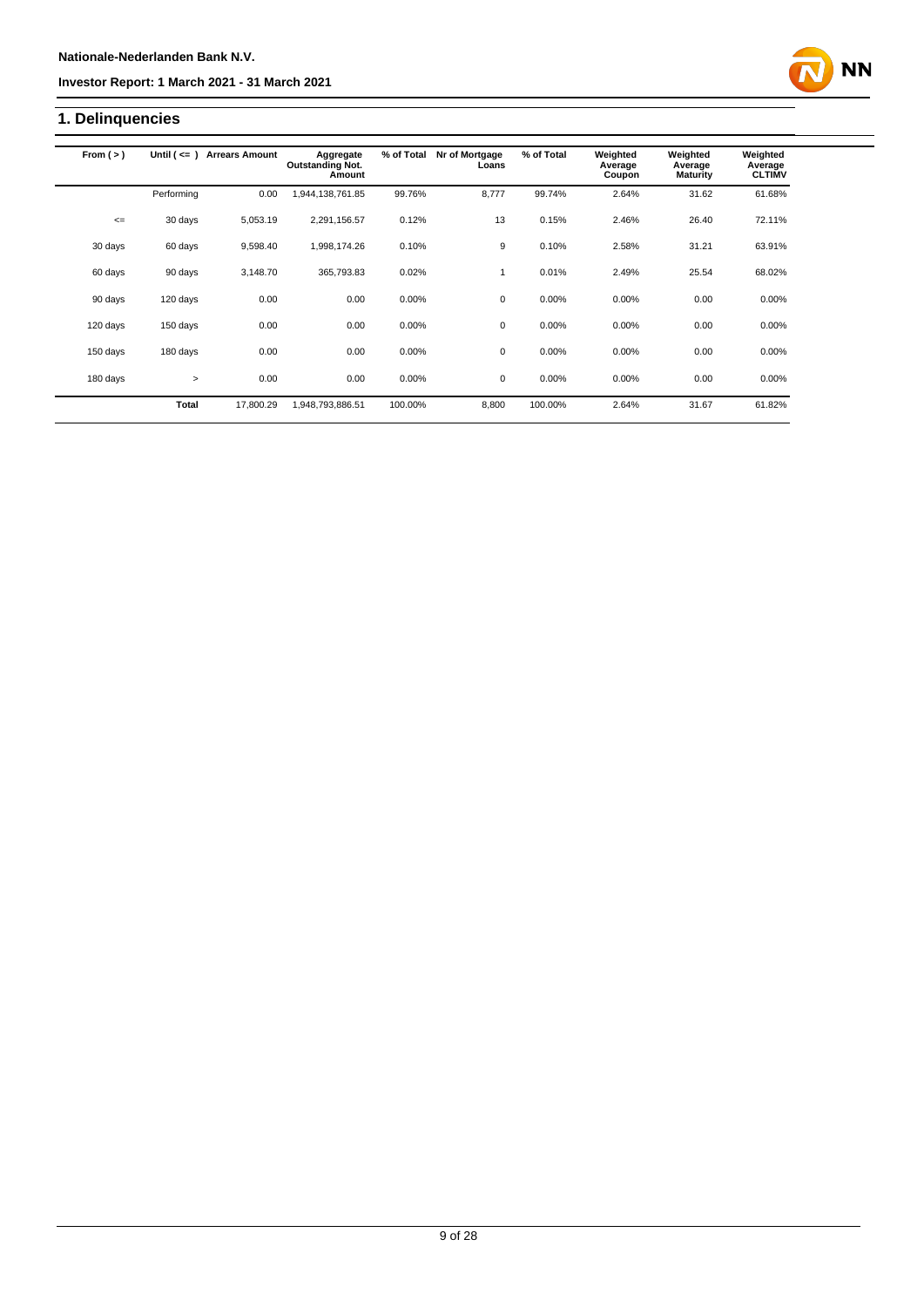

## **2. Redemption Type**

| Description         |              | <b>Aggregate Outstanding</b><br>Amount | % of Total | Nr of<br>Loanparts | % of Total | Weighted<br>Average<br>Coupon | Weighted<br>Average<br>Maturity | Weighted<br>average<br><b>CLtIMV</b> |
|---------------------|--------------|----------------------------------------|------------|--------------------|------------|-------------------------------|---------------------------------|--------------------------------------|
| Annuity             |              | 718,355,586.80                         | 36.86%     | 7,192              | 35.95%     | 2.46%                         | 25.87                           | 68.47%                               |
| <b>Bank Savings</b> |              | 327,612,516.73                         | 16.81%     | 3,267              | 16.33%     | 3.07%                         | 16.55                           | 58.61%                               |
| Investment          |              | 59.017.243.72                          | 3.03%      | 329                | 1.64%      | 2.61%                         | 15.43                           | 62.37%                               |
| Interest Only       |              | 729,557,557.49                         | 37.44%     | 7,764              | 38.81%     | 2.64%                         | 47.93                           | 57.64%                               |
| Linear              |              | 38.788.484.35                          | 1.99%      | 444                | 2.22%      | 2.34%                         | 24.96                           | 62.13%                               |
| Life                |              | 60,741,611.87                          | 3.12%      | 703                | 3.51%      | 2.65%                         | 9.49                            | 53.07%                               |
| Savings             |              | 14.720.885.55                          | 0.76%      | 307                | 1.53%      | 3.03%                         | 12.29                           | 48.44%                               |
|                     | <b>Total</b> | 1.948.793.886.51                       | 100.00%    | 20,006             | 100.00%    | 2.64%                         | 31.61                           | 61.82%                               |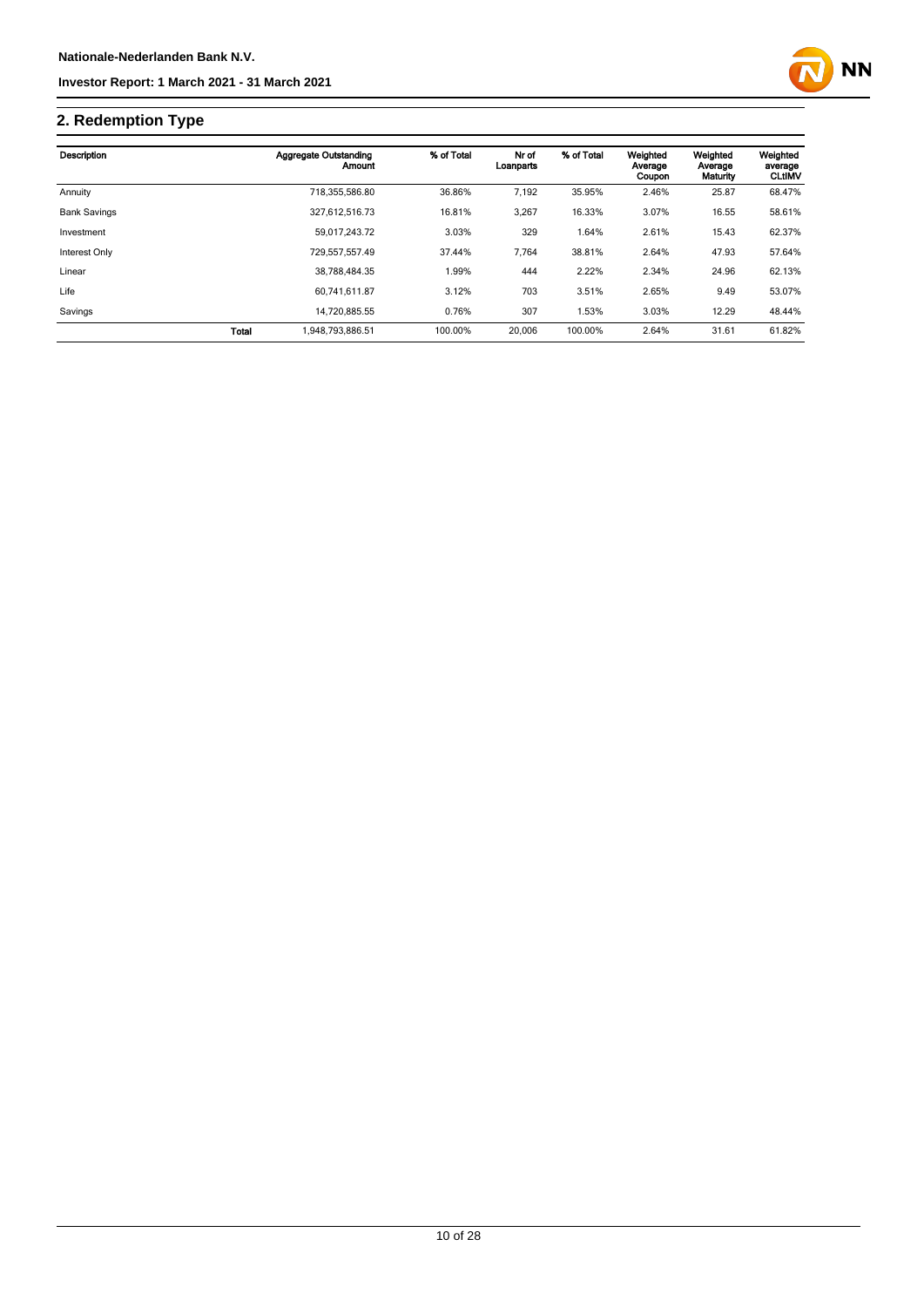## **3. Outstanding Loan Amount**

| From $(>)$ - Until $(<=)$ |              | <b>Aggregate Outstanding</b><br>Amount | % of Total | Nr of Loans | % of Total | Weighted<br>Average<br>Coupon | Weighted<br>Average<br>Maturity | Weighted<br>average<br><b>CLtIMV</b> |
|---------------------------|--------------|----------------------------------------|------------|-------------|------------|-------------------------------|---------------------------------|--------------------------------------|
| $= 25.000$                |              | 33,003.05                              | 0.00%      | 3           | 0.03%      | 4.34%                         | 4.95                            | 16.81%                               |
| 25.000 - 50.000           |              | 1.447.620.09                           | 0.07%      | 33          | 0.38%      | 2.67%                         | 38.78                           | 14.49%                               |
| 50,000 - 75,000           |              | 30,044,005.57                          | 1.54%      | 475         | 5.40%      | 2.64%                         | 45.45                           | 24.42%                               |
| 75,000 - 100,000          |              | 52,753,160.66                          | 2.71%      | 595         | 6.76%      | 2.71%                         | 39.16                           | 36.23%                               |
| 100,000 - 150,000         |              | 214,082,046.36                         | 10.99%     | 1,690       | 19.20%     | 2.66%                         | 34.77                           | 50.57%                               |
| 150,000 - 200,000         |              | 317,260,508.64                         | 16.28%     | 1,813       | 20.60%     | 2.62%                         | 32.87                           | 59.24%                               |
| 200,000 - 250,000         |              | 332,903,002.81                         | 17.08%     | 1,485       | 16.88%     | 2.60%                         | 30.66                           | 64.38%                               |
| 250,000 - 300,000         |              | 274,902,644.26                         | 14.11%     | 1,007       | 11.44%     | 2.63%                         | 31.12                           | 65.19%                               |
| 300,000 - 350,000         |              | 204, 247, 643. 13                      | 10.48%     | 630         | 7.16%      | 2.70%                         | 29.75                           | 67.05%                               |
| 350,000 - 400,000         |              | 137,300,718.68                         | 7.05%      | 368         | 4.18%      | 2.70%                         | 29.19                           | 67.58%                               |
| 400,000 - 450,000         |              | 93,548,923.98                          | 4.80%      | 221         | 2.51%      | 2.65%                         | 30.74                           | 67.09%                               |
| 450,000 - 500,000         |              | 65,235,465.72                          | 3.35%      | 138         | 1.57%      | 2.67%                         | 27.89                           | 68.65%                               |
| 500,000 - 550,000         |              | 49,356,710.01                          | 2.53%      | 94          | 1.07%      | 2.59%                         | 29.78                           | 66.89%                               |
| 550,000 - 600,000         |              | 36,609,126.39                          | 1.88%      | 64          | 0.73%      | 2.62%                         | 30.97                           | 68.09%                               |
| 600,000 - 650,000         |              | 20,503,903.72                          | 1.05%      | 33          | 0.38%      | 2.50%                         | 31.56                           | 66.60%                               |
| 650,000 - 700,000         |              | 26,323,176.39                          | 1.35%      | 39          | 0.44%      | 2.50%                         | 28.41                           | 66.91%                               |
| 700,000 - 750,000         |              | 19,631,557.08                          | 1.01%      | 27          | 0.31%      | 2.55%                         | 29.24                           | 64.51%                               |
| 750,000 - 800,000         |              | 13,968,523.64                          | 0.72%      | 18          | 0.20%      | 2.60%                         | 27.09                           | 66.63%                               |
| 800,000 - 850,000         |              | 19,712,348.63                          | 1.01%      | 24          | 0.27%      | 2.56%                         | 30.60                           | 65.69%                               |
| 850,000 - 900,000         |              | 16,549,210.82                          | 0.85%      | 19          | 0.22%      | 2.75%                         | 31.82                           | 71.83%                               |
| 900,000 - 950,000         |              | 17,546,073.50                          | 0.90%      | 19          | 0.22%      | 2.59%                         | 29.31                           | 66.57%                               |
| 950,000 - 1,000,000       |              | 4,834,513.38                           | 0.25%      | 5           | 0.06%      | 2.77%                         | 24.01                           | 67.58%                               |
| >1.000.000                |              |                                        |            |             |            |                               |                                 |                                      |
| Unknown                   |              |                                        |            |             |            |                               |                                 |                                      |
|                           | <b>Total</b> | 1,948,793,886.51                       | 100.00%    | 8,800       | 100.00%    | 2.64%                         | 31.61                           | 61.82%                               |
| Average                   | 298,873      |                                        |            |             |            |                               |                                 |                                      |

| Average | 298,873 |
|---------|---------|
| Minimum | 1.107   |
| Maximum | 985,691 |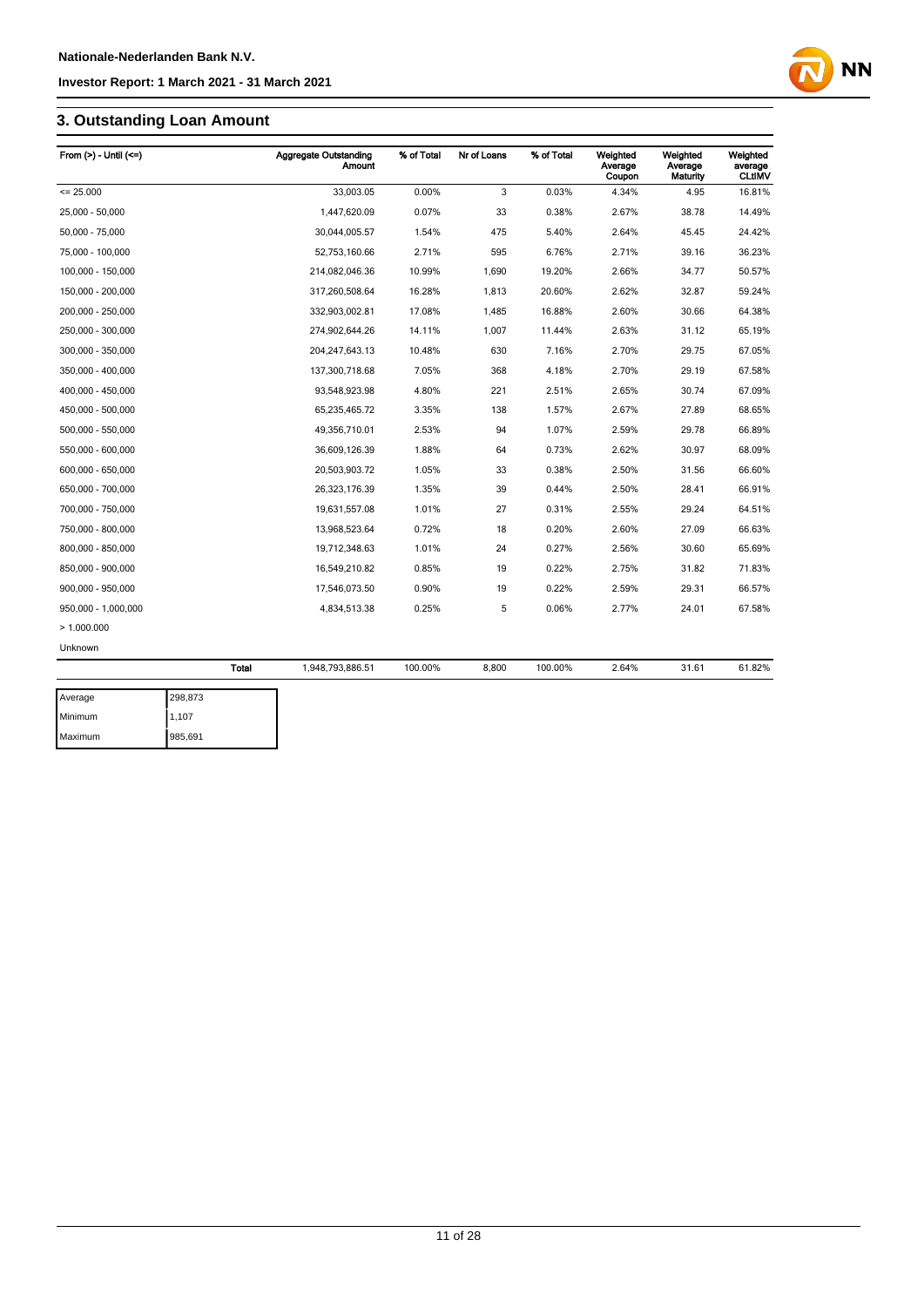## **4. Origination Year**

| From $(>=)$ - Until $($ | <b>Aggregate Outstanding</b><br><b>Amount</b> | % of Total | Nr of<br>Loanparts | % of Total | Weighted<br>Average<br>Coupon | Weighted<br>Average<br>Maturity | Weighted<br>average<br><b>CLtIMV</b> |
|-------------------------|-----------------------------------------------|------------|--------------------|------------|-------------------------------|---------------------------------|--------------------------------------|
| < 1995                  | 3,899,274.08                                  | 0.20%      | 74                 | 0.37%      | 2.97%                         | 52.78                           | 26.63%                               |
| 1995 - 1996             | 1,564,236.65                                  | 0.08%      | 35                 | 0.17%      | 2.77%                         | 57.87                           | 27.15%                               |
| 1996 - 1997             | 4,203,250.67                                  | 0.22%      | 93                 | 0.46%      | 2.59%                         | 40.02                           | 27.67%                               |
| 1997 - 1998             | 6,242,856.73                                  | 0.32%      | 131                | 0.65%      | 2.76%                         | 41.59                           | 33.64%                               |
| 1998 - 1999             | 10,941,409.32                                 | 0.56%      | 179                | 0.89%      | 2.70%                         | 35.45                           | 39.72%                               |
| 1999 - 2000             | 18,365,553.03                                 | 0.94%      | 309                | 1.54%      | 2.53%                         | 44.06                           | 39.05%                               |
| 2000 - 2001             | 8,963,898.59                                  | 0.46%      | 140                | 0.70%      | 2.36%                         | 44.21                           | 39.61%                               |
| 2001 - 2002             | 12,222,858.53                                 | 0.63%      | 165                | 0.82%      | 2.86%                         | 49.15                           | 40.95%                               |
| 2002 - 2003             | 11,787,227.78                                 | 0.60%      | 155                | 0.77%      | 2.85%                         | 52.27                           | 45.77%                               |
| 2003 - 2004             | 18,306,938.54                                 | 0.94%      | 214                | 1.07%      | 2.66%                         | 51.23                           | 47.81%                               |
| 2004 - 2005             | 28,488,530.71                                 | 1.46%      | 346                | 1.73%      | 2.74%                         | 50.95                           | 49.89%                               |
| 2005 - 2006             | 47,127,605.90                                 | 2.42%      | 501                | 2.50%      | 2.56%                         | 43.37                           | 53.02%                               |
| 2006 - 2007             | 46, 148, 279. 27                              | 2.37%      | 472                | 2.36%      | 2.85%                         | 36.95                           | 58.87%                               |
| 2007 - 2008             | 22, 156, 671.57                               | 1.14%      | 296                | 1.48%      | 2.97%                         | 51.36                           | 56.27%                               |
| 2008 - 2009             | 58,374,569.65                                 | 3.00%      | 508                | 2.54%      | 2.60%                         | 48.45                           | 60.19%                               |
| 2009 - 2010             | 97,566,773.31                                 | 5.01%      | 749                | 3.74%      | 2.70%                         | 33.08                           | 63.10%                               |
| 2010 - 2011             | 73,055,895.20                                 | 3.75%      | 637                | 3.18%      | 2.10%                         | 43.86                           | 56.81%                               |
| 2011 - 2012             | 116,594,446.49                                | 5.98%      | 1,166              | 5.83%      | 2.68%                         | 49.98                           | 54.92%                               |
| 2012 - 2013             | 116,510,560.45                                | 5.98%      | 1,319              | 6.59%      | 3.24%                         | 39.45                           | 53.26%                               |
| 2013 - 2014             | 132,849,936.28                                | 6.82%      | 1,548              | 7.74%      | 3.43%                         | 20.37                           | 51.23%                               |
| 2014 - 2015             | 69,608,987.70                                 | 3.57%      | 683                | 3.41%      | 3.31%                         | 21.84                           | 52.92%                               |
| 2015 - 2016             | 46,859,498.81                                 | 2.40%      | 517                | 2.58%      | 2.96%                         | 22.10                           | 54.87%                               |
| 2016 - 2017             | 149,880,458.29                                | 7.69%      | 1,462              | 7.31%      | 2.74%                         | 23.92                           | 59.70%                               |
| 2017 - 2018             | 112,553,535.33                                | 5.78%      | 1,077              | 5.38%      | 2.65%                         | 23.51                           | 62.55%                               |
| 2018 - 2019             | 234,097,449.04                                | 12.01%     | 2,064              | 10.32%     | 2.56%                         | 26.06                           | 70.80%                               |
| 2019 - 2020             | 448,434,622.00                                | 23.01%     | 4,389              | 21.94%     | 2.23%                         | 27.05                           | 73.51%                               |
| $2020 =$                | 51,988,562.59                                 | 2.67%      | 777                | 3.88%      | 1.91%                         | 26.71                           | 70.63%                               |
| Unknown                 |                                               |            |                    |            |                               |                                 |                                      |
|                         | <b>Total</b><br>1,948,793,886.51              | 100.00%    | 20,006             | 100.00%    | 2.64%                         | 31.61                           | 61.82%                               |

**NN** 

| <b>Weighted Average</b> | 2014 |
|-------------------------|------|
| Minimum                 | 1992 |
| Maximum                 | 2021 |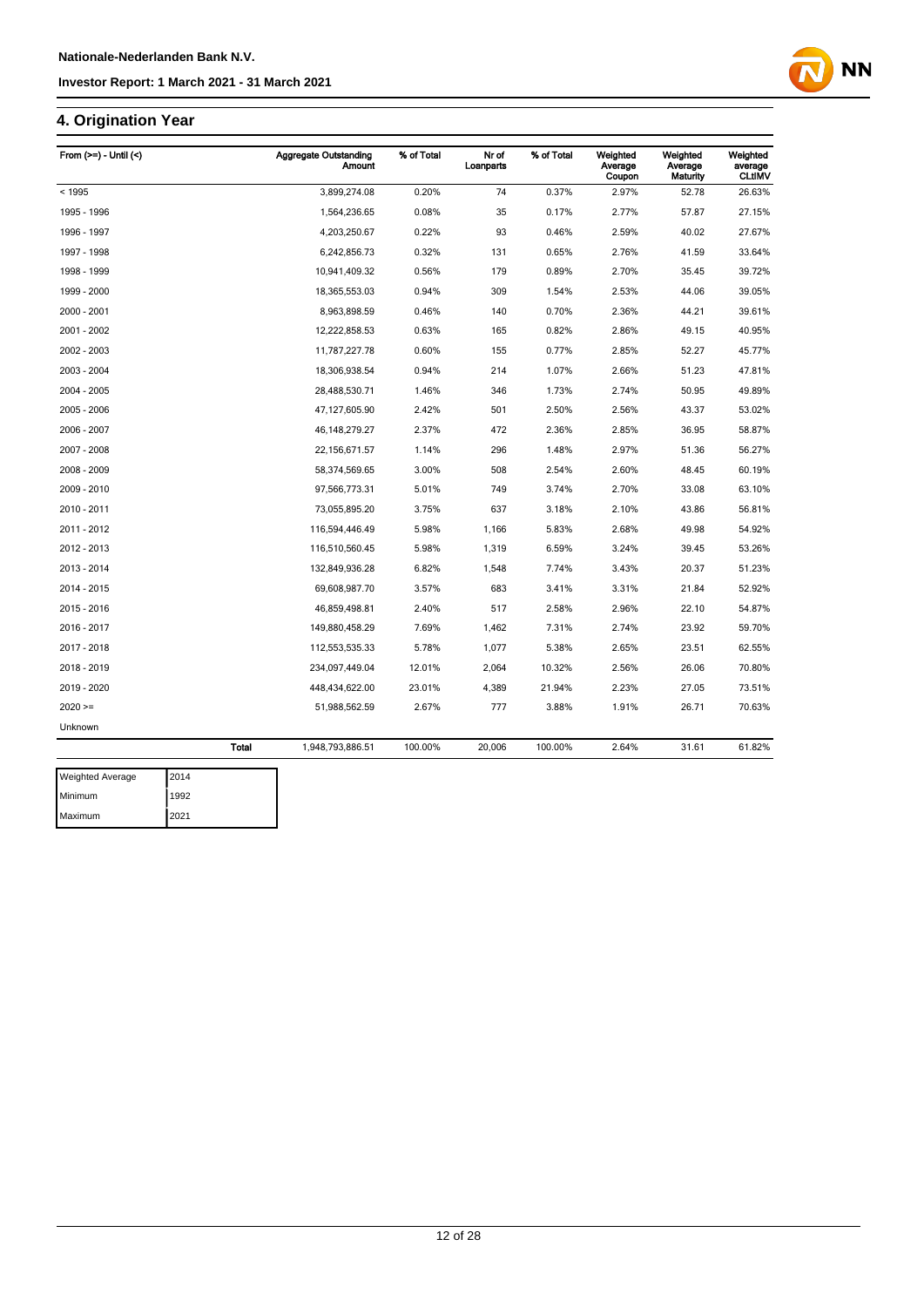## **NN**

## **5. Seasoning**

Maximum 29 Years

| From $(>=)$ - Until $($ |              | <b>Aggregate Outstanding</b><br>Amount | % of Total | Nr of<br>Loanparts | % of Total | Weighted<br>Average | Weighted<br>Average | Weighted<br>average |
|-------------------------|--------------|----------------------------------------|------------|--------------------|------------|---------------------|---------------------|---------------------|
|                         |              |                                        |            |                    |            | Coupon              | Maturity            | <b>CLtIMV</b>       |
| 1 Year                  |              | 22,093,651.08                          | 1.13%      | 411                | 2.05%      | 2.06%               | 26.25               | 69.08%              |
| 1 Year - 2 Years        |              | 413,665,627.82                         | 21.23%     | 4,195              | 20.97%     | 2.13%               | 27.10               | 73.53%              |
| 2 Years - 3 Years       |              | 252, 163, 711.61                       | 12.94%     | 2,203              | 11.01%     | 2.59%               | 26.41               | 71.78%              |
| 3 Years - 4 Years       |              | 102,816,884.29                         | 5.28%      | 966                | 4.83%      | 2.62%               | 24.29               | 65.21%              |
| 4 Years - 5 Years       |              | 186,232,270.75                         | 9.56%      | 1,769              | 8.84%      | 2.70%               | 23.84               | 60.71%              |
| 5 Years - 6 Years       |              | 54, 333, 182. 18                       | 2.79%      | 618                | 3.09%      | 2.87%               | 22.37               | 55.64%              |
| 6 Years - 7 Years       |              | 62, 104, 977.86                        | 3.19%      | 593                | 2.96%      | 3.27%               | 22.08               | 53.73%              |
| 7 Years - 8 Years       |              | 121,253,643.63                         | 6.22%      | 1,376              | 6.88%      | 3.38%               | 20.88               | 51.21%              |
| 8 Years - 9 Years       |              | 120,652,232.56                         | 6.19%      | 1,376              | 6.88%      | 3.42%               | 31.88               | 52.89%              |
| 9 Years - 10 Years      |              | 104,275,277.86                         | 5.35%      | 1,118              | 5.59%      | 2.75%               | 48.88               | 54.83%              |
| 10 Years - 11 Years     |              | 93,802,754.14                          | 4.81%      | 860                | 4.30%      | 2.32%               | 48.78               | 55.07%              |
| 11 Years - 12 Years     |              | 73, 197, 558.45                        | 3.76%      | 580                | 2.90%      | 2.46%               | 34.98               | 61.61%              |
| 12 Years - 13 Years     |              | 94,286,419.17                          | 4.84%      | 734                | 3.67%      | 2.70%               | 40.44               | 62.06%              |
| 13 Years - 14 Years     |              | 21,425,754.07                          | 1.10%      | 283                | 1.41%      | 2.81%               | 54.71               | 57.75%              |
| 14 Years - 15 Years     |              | 38,535,108.02                          | 1.98%      | 436                | 2.18%      | 2.98%               | 39.59               | 57.53%              |
| 15 Years - 16 Years     |              | 50,554,937.75                          | 2.59%      | 491                | 2.45%      | 2.60%               | 39.60               | 55.55%              |
| 16 Years - 17 Years     |              | 33,707,015.63                          | 1.73%      | 416                | 2.08%      | 2.67%               | 48.57               | 50.48%              |
| 17 Years - 18 Years     |              | 21,414,845.77                          | 1.10%      | 243                | 1.21%      | 2.59%               | 52.58               | 49.01%              |
| 18 Years - 19 Years     |              | 12,963,019.08                          | 0.67%      | 168                | 0.84%      | 2.94%               | 51.37               | 46.00%              |
| 19 Years - 20 Years     |              | 12,838,191.56                          | 0.66%      | 171                | 0.85%      | 2.81%               | 51.06               | 41.42%              |
| 20 Years - 21 Years     |              | 8,238,109.35                           | 0.42%      | 135                | 0.67%      | 2.43%               | 42.25               | 38.44%              |
| 21 Years - 22 Years     |              | 15,261,293.12                          | 0.78%      | 258                | 1.29%      | 2.55%               | 46.39               | 39.10%              |
| 22 Years - 23 Years     |              | 14,298,058.80                          | 0.73%      | 233                | 1.16%      | 2.57%               | 38.58               | 40.50%              |
| 23 Years - 24 Years     |              | 7,558,038.22                           | 0.39%      | 139                | 0.69%      | 2.88%               | 36.89               | 36.56%              |
| 24 Years - 25 Years     |              | 4,834,286.02                           | 0.25%      | 101                | 0.50%      | 2.59%               | 43.50               | 28.05%              |
| 25 Years - 26 Years     |              | 2,105,274.10                           | 0.11%      | 52                 | 0.26%      | 2.48%               | 49.11               | 28.12%              |
| 26 Years - 27 Years     |              | 2,030,520.33                           | 0.10%      | 35                 | 0.17%      | 2.59%               | 62.62               | 21.51%              |
| 27 Years - 28 Years     |              | 1,033,827.53                           | 0.05%      | 27                 | 0.13%      | 3.65%               | 40.63               | 30.18%              |
| 28 Years - 29 Years     |              | 846,201.13                             | 0.04%      | 15                 | 0.07%      | 3.30%               | 42.78               | 29.44%              |
| 29 Years - 30 Years     |              | 271,214.63                             | 0.01%      | 4                  | 0.02%      | 2.62%               | 73.12               | 46.56%              |
| $30$ Years $>=$         |              |                                        |            |                    |            |                     |                     |                     |
| Unknown                 |              |                                        |            |                    |            |                     |                     |                     |
|                         | <b>Total</b> | 1,948,793,886.51                       | 100.00%    | 20,006             | 100.00%    | 2.64%               | 31.61               | 61.82%              |
| <b>Weighted Average</b> | 7 Years      |                                        |            |                    |            |                     |                     |                     |
| Minimum                 | 0 Years      |                                        |            |                    |            |                     |                     |                     |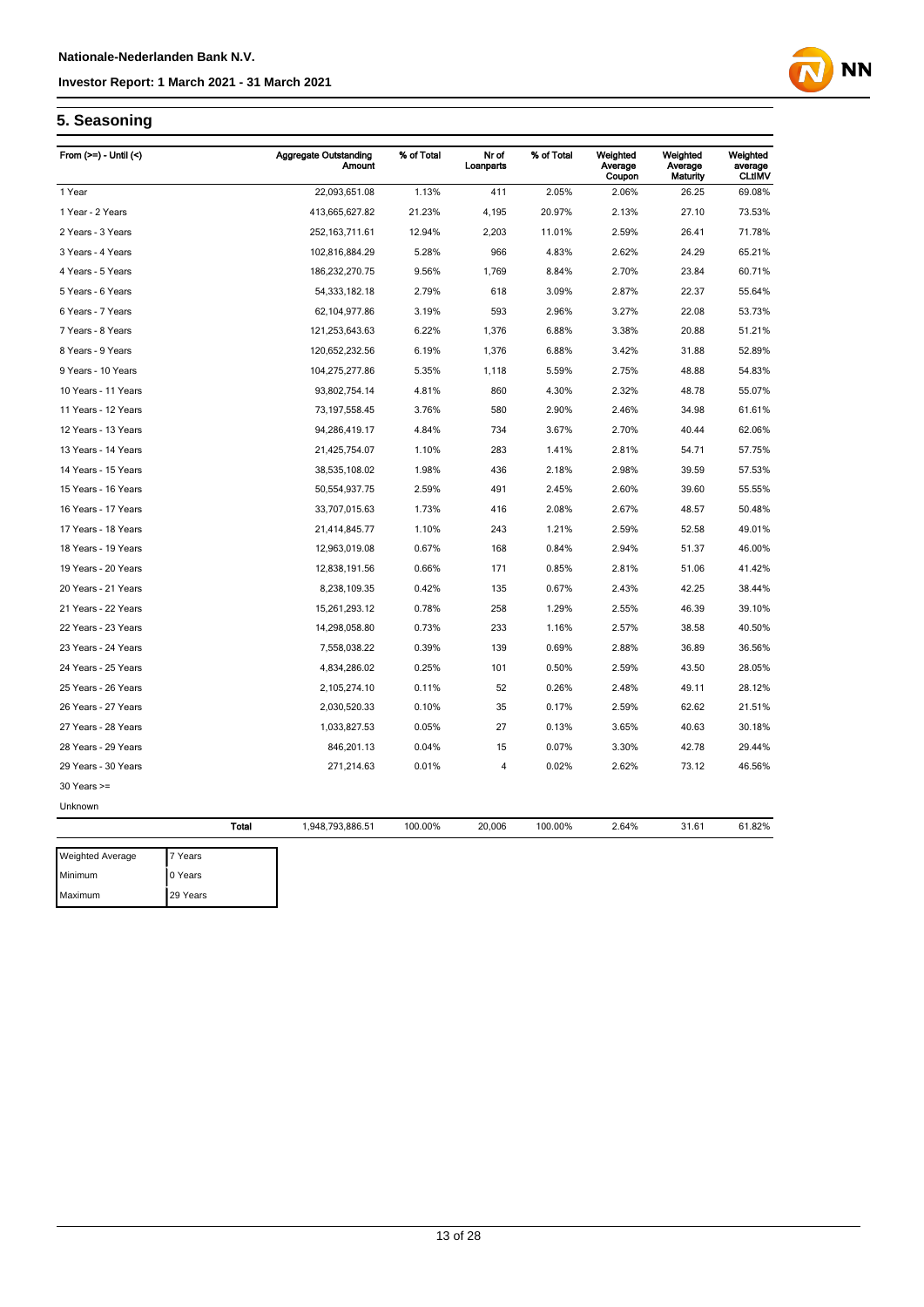## **6. Legal Maturity**

| From $(>=)$ - Until $($ |       | <b>Aggregate Outstanding</b><br><b>Amount</b> | % of Total | Nr of<br>Loanparts | % of Total | Weighted<br>Average<br>Coupon | Weighted<br>Average<br>Maturity | Weighted<br>average<br><b>CLtIMV</b> |
|-------------------------|-------|-----------------------------------------------|------------|--------------------|------------|-------------------------------|---------------------------------|--------------------------------------|
| 2015 - 2020             |       |                                               |            |                    |            |                               |                                 |                                      |
| 2020 - 2025             |       | 9,606,875.55                                  | 0.49%      | 238                | 1.19%      | 2.73%                         | 2.25                            | 40.67%                               |
| 2025 - 2030             |       | 41,197,943.51                                 | 2.11%      | 759                | 3.79%      | 2.78%                         | 6.84                            | 44.99%                               |
| 2030 - 2035             |       | 126,667,630.05                                | 6.50%      | 1,645              | 8.22%      | 3.06%                         | 11.50                           | 51.70%                               |
| 2035 - 2040             |       | 234,803,890.55                                | 12.05%     | 2,084              | 10.42%     | 2.84%                         | 16.45                           | 61.92%                               |
| 2040 - 2045             |       | 335,861,688.84                                | 17.23%     | 3,313              | 16.56%     | 3.03%                         | 21.67                           | 57.80%                               |
| 2045 - 2050             |       | 851,675,613.86                                | 43.70%     | 7,676              | 38.37%     | 2.42%                         | 27.12                           | 69.77%                               |
| 2050 - 2055             |       | 37, 123, 444. 28                              | 1.90%      | 565                | 2.82%      | 1.73%                         | 29.06                           | 71.43%                               |
| 2055 - 2060             |       |                                               |            |                    |            |                               |                                 |                                      |
| 2060 - 2065             |       |                                               |            |                    |            |                               |                                 |                                      |
| 2065 - 2070             |       |                                               |            |                    |            |                               |                                 |                                      |
| 2070 - 2075             |       |                                               |            |                    |            |                               |                                 |                                      |
| 2075 - 2080             |       |                                               |            |                    |            |                               |                                 |                                      |
| 2080 - 2085             |       |                                               |            |                    |            |                               |                                 |                                      |
| 2085 - 2090             |       |                                               |            |                    |            |                               |                                 |                                      |
| 2090 - 2095             |       |                                               |            |                    |            |                               |                                 |                                      |
| 2095 - 2100             |       | 311,856,799.87                                | 16.00%     | 3,726              | 18.62%     | 2.58%                         | 78.67                           | 50.18%                               |
| $2100 >=$               |       |                                               |            |                    |            |                               |                                 |                                      |
| Unknown                 |       |                                               |            |                    |            |                               |                                 |                                      |
|                         | Total | 1,948,793,886.51                              | 100.00%    | 20,006             | 100.00%    | 2.64%                         | 31.61                           | 61.82%                               |

**NN** 

| <b>Weighted Average</b> | 2052 |
|-------------------------|------|
| Minimum                 | 2021 |
| Maximum                 | 2099 |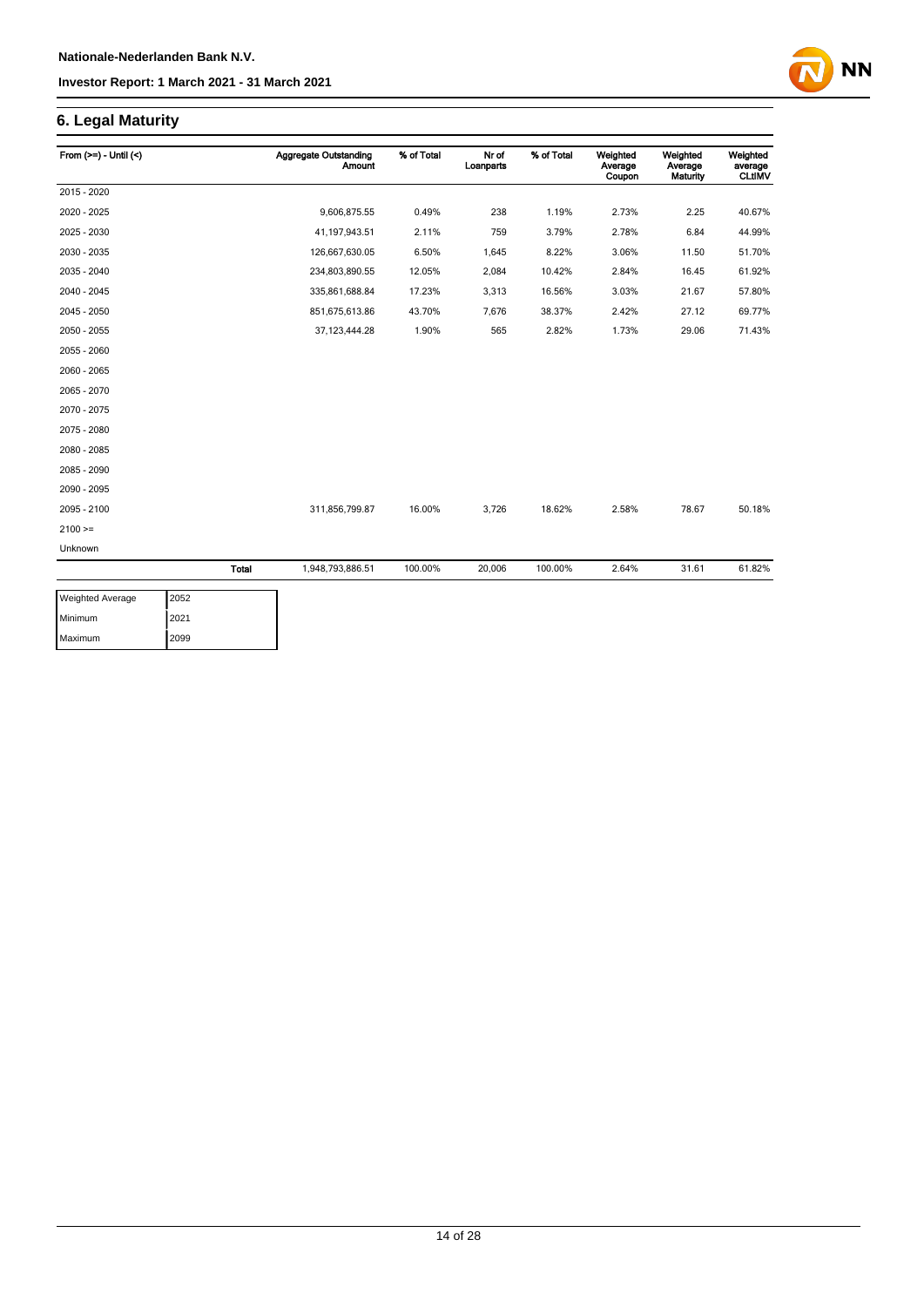## **7. Remaining Tenor**

Maximum 79 Years

| From $(>=)$ - Until $($ |              | <b>Aggregate Outstanding</b><br><b>Amount</b> | % of Total | Nr of<br>Loanparts | % of Total | Weighted<br>Average<br>Coupon | Weighted<br>Average<br>Maturity | Weighted<br>average<br><b>CLtIMV</b> |
|-------------------------|--------------|-----------------------------------------------|------------|--------------------|------------|-------------------------------|---------------------------------|--------------------------------------|
| < 0 Year                |              |                                               |            |                    |            |                               |                                 |                                      |
| 0 Year - 1 Year         |              | 1,785,348.16                                  | 0.09%      | 49                 | 0.24%      | 2.43%                         | 0.51                            | 36.28%                               |
| 1 Year - 2 Years        |              | 1,659,174.21                                  | 0.09%      | 44                 | 0.22%      | 2.74%                         | 1.42                            | 41.99%                               |
| 2 Years - 3 Years       |              | 2,854,139.87                                  | 0.15%      | 74                 | 0.37%      | 2.70%                         | 2.55                            | 39.52%                               |
| 3 Years - 4 Years       |              | 3,852,075.92                                  | 0.20%      | 87                 | 0.43%      | 2.90%                         | 3.41                            | 44.12%                               |
| 4 Years - 5 Years       |              | 3,953,768.27                                  | 0.20%      | 94                 | 0.47%      | 2.81%                         | 4.46                            | 45.73%                               |
| 5 Years - 6 Years       |              | 6,370,082.07                                  | 0.33%      | 127                | 0.63%      | 2.72%                         | 5.47                            | 41.51%                               |
| 6 Years - 7 Years       |              | 9,116,731.29                                  | 0.47%      | 170                | 0.85%      | 2.87%                         | 6.51                            | 43.73%                               |
| 7 Years - 8 Years       |              | 10,807,407.36                                 | 0.55%      | 176                | 0.88%      | 2.83%                         | 7.53                            | 47.12%                               |
| 8 Years - 9 Years       |              | 12,484,996.88                                 | 0.64%      | 208                | 1.04%      | 2.66%                         | 8.41                            | 45.83%                               |
| 9 Years - 10 Years      |              | 20,019,421.31                                 | 1.03%      | 285                | 1.42%      | 2.72%                         | 9.56                            | 46.31%                               |
| 10 Years - 11 Years     |              | 27,051,837.69                                 | 1.39%      | 369                | 1.84%      | 3.05%                         | 10.45                           | 52.06%                               |
| 11 Years - 12 Years     |              | 23, 147, 133. 70                              | 1.19%      | 304                | 1.52%      | 3.42%                         | 11.46                           | 50.73%                               |
| 12 Years - 13 Years     |              | 29,791,273.32                                 | 1.53%      | 354                | 1.77%      | 3.15%                         | 12.45                           | 53.53%                               |
| 13 Years - 14 Years     |              | 31,506,279.64                                 | 1.62%      | 392                | 1.96%      | 2.89%                         | 13.45                           | 54.72%                               |
| 14 Years - 15 Years     |              | 52,330,882.96                                 | 2.69%      | 467                | 2.33%      | 2.71%                         | 14.48                           | 59.20%                               |
| 15 Years - 16 Years     |              | 40,090,007.87                                 | 2.06%      | 405                | 2.02%      | 3.08%                         | 15.38                           | 58.44%                               |
| 16 Years - 17 Years     |              | 22,058,603.60                                 | 1.13%      | 235                | 1.17%      | 3.13%                         | 16.43                           | 59.03%                               |
| 17 Years - 18 Years     |              | 59,932,324.05                                 | 3.08%      | 491                | 2.45%      | 2.82%                         | 17.56                           | 64.75%                               |
| 18 Years - 19 Years     |              | 64,583,088.55                                 | 3.31%      | 492                | 2.46%      | 2.63%                         | 18.38                           | 65.77%                               |
| 19 Years - 20 Years     |              | 42,662,151.37                                 | 2.19%      | 358                | 1.79%      | 2.35%                         | 19.47                           | 63.24%                               |
| 20 Years - 21 Years     |              | 39,584,874.93                                 | 2.03%      | 372                | 1.86%      | 2.79%                         | 20.44                           | 63.32%                               |
| 21 Years - 22 Years     |              | 69,410,734.39                                 | 3.56%      | 737                | 3.68%      | 3.40%                         | 21.57                           | 57.49%                               |
| 22 Years - 23 Years     |              | 117,741,277.30                                | 6.04%      | 1,253              | 6.26%      | 3.19%                         | 22.43                           | 54.01%                               |
| 23 Years - 24 Years     |              | 65,523,551.02                                 | 3.36%      | 598                | 2.99%      | 3.01%                         | 23.41                           | 57.56%                               |
| 24 Years - 25 Years     |              | 52,252,721.75                                 | 2.68%      | 518                | 2.59%      | 2.65%                         | 24.46                           | 60.58%                               |
| 25 Years - 26 Years     |              | 166,672,281.00                                | 8.55%      | 1,458              | 7.29%      | 2.64%                         | 25.50                           | 62.18%                               |
| 26 Years - 27 Years     |              | 76,728,234.80                                 | 3.94%      | 693                | 3.46%      | 2.53%                         | 26.52                           | 66.75%                               |
| 27 Years - 28 Years     |              | 213,555,249.34                                | 10.96%     | 1,786              | 8.93%      | 2.55%                         | 27.42                           | 72.26%                               |
| 28 Years - 29 Years     |              | 353,931,673.85                                | 18.16%     | 3,362              | 16.80%     | 2.13%                         | 28.42                           | 74.30%                               |
| 29 Years - 30 Years     |              | 15,479,760.17                                 | 0.79%      | 322                | 1.61%      | 1.71%                         | 29.45                           | 68.98%                               |
| $30$ Years $>=$         |              | 311,856,799.87                                | 16.00%     | 3,726              | 18.62%     | 2.58%                         | 78.67                           | 50.18%                               |
| Unknown                 |              |                                               |            |                    |            |                               |                                 |                                      |
|                         | <b>Total</b> | 1,948,793,886.51                              | 100.00%    | 20,006             | 100.00%    | 2.64%                         | 31.61                           | 61.82%                               |
| <b>Weighted Average</b> | 32 Years     |                                               |            |                    |            |                               |                                 |                                      |
| Minimum                 | 0 Years      |                                               |            |                    |            |                               |                                 |                                      |

**NN**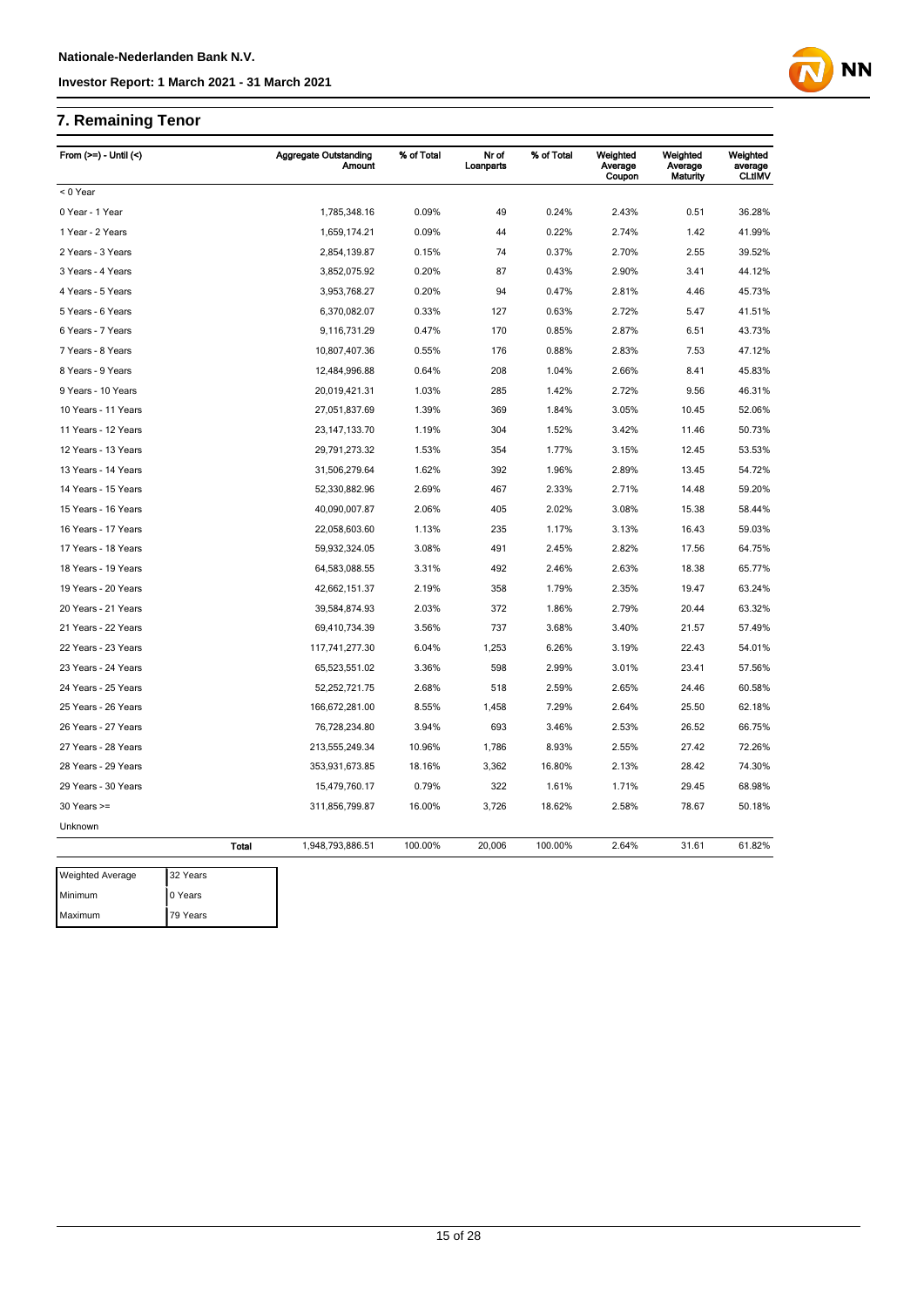# **NN**

## **8. Current Loan to Original Market Value**

| From $(>)$ - Until $(<=)$ |       | <b>Aggregate Outstanding</b><br><b>Amount</b> | % of Total | Nr of Loans | % of Total | Weighted<br>Average<br>Coupon | Weighted<br>Average<br>Maturity | Weighted<br>average<br><b>CLtIMV</b> |
|---------------------------|-------|-----------------------------------------------|------------|-------------|------------|-------------------------------|---------------------------------|--------------------------------------|
| <b>NHG</b>                |       | 537,962,498.79                                | 27.60%     | 3,259       | 37.03%     | 2.54%                         | 27.86                           | 63.94%                               |
| $= 10%$                   |       | 683,991.99                                    | 0.04%      | 13          | 0.15%      | 2.21%                         | 50.49                           | 5.27%                                |
| 10% - 20%                 |       | 6,425,111.41                                  | 0.33%      | 87          | 0.99%      | 2.53%                         | 50.13                           | 11.64%                               |
| 20% - 30%                 |       | 15,873,288.22                                 | 0.81%      | 176         | 2.00%      | 2.52%                         | 47.00                           | 19.01%                               |
| 30% - 40%                 |       | 36,088,086.82                                 | 1.85%      | 304         | 3.45%      | 2.66%                         | 44.89                           | 26.08%                               |
| 40% - 50%                 |       | 74,449,414.04                                 | 3.82%      | 450         | 5.11%      | 2.63%                         | 41.51                           | 34.80%                               |
| 50% - 60%                 |       | 104,695,366.12                                | 5.37%      | 532         | 6.05%      | 2.73%                         | 38.70                           | 43.28%                               |
| 60% - 70%                 |       | 184, 130, 782. 12                             | 9.45%      | 762         | 8.66%      | 2.69%                         | 35.11                           | 51.35%                               |
| 70% - 80%                 |       | 279,942,924.34                                | 14.36%     | 1,012       | 11.50%     | 2.68%                         | 33.73                           | 59.69%                               |
| 80% - 90%                 |       | 365,248,480.89                                | 18.74%     | 1,170       | 13.30%     | 2.68%                         | 29.48                           | 68.23%                               |
| 90% - 100%                |       | 343,293,941.77                                | 17.62%     | 1,035       | 11.76%     | 2.66%                         | 29.37                           | 77.31%                               |
| 100% - 110%               |       |                                               |            |             |            |                               |                                 |                                      |
| 110% - 120%               |       |                                               |            |             |            |                               |                                 |                                      |
| 120% - 130%               |       |                                               |            |             |            |                               |                                 |                                      |
| 130% - 140%               |       |                                               |            |             |            |                               |                                 |                                      |
| 140% - 150%               |       |                                               |            |             |            |                               |                                 |                                      |
| 150% >                    |       |                                               |            |             |            |                               |                                 |                                      |
| Unknown                   |       |                                               |            |             |            |                               |                                 |                                      |
|                           | Total | 1,948,793,886.51                              | 100.00%    | 8,800       | 100.00%    | 2.64%                         | 31.61                           | 61.82%                               |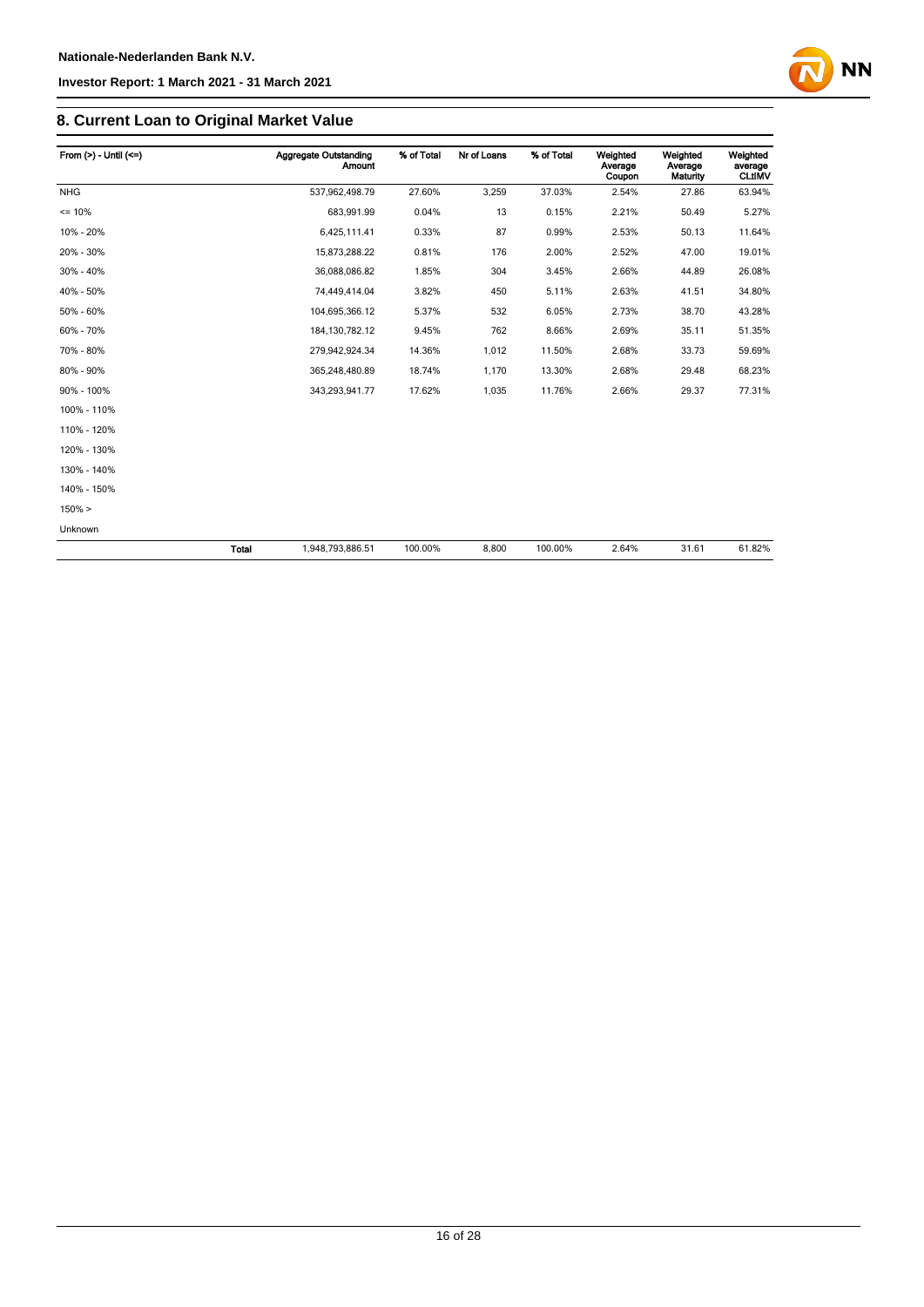

## **9. Current Loan To Indexed Market Value**

| From $(>)$ - Until $(<=)$ |              | <b>Aggregate Outstanding</b><br><b>Amount</b> | % of Total | Nr of Loans | % of Total | Weighted<br>Average<br>Coupon | Weighted<br>Average<br>Maturity | Weighted<br>average<br><b>CLtIMV</b> |
|---------------------------|--------------|-----------------------------------------------|------------|-------------|------------|-------------------------------|---------------------------------|--------------------------------------|
| <b>NHG</b>                |              | 537,962,498.79                                | 27.60%     | 3,259       | 37.03%     | 2.54%                         | 27.86                           | 63.94%                               |
| $= 10%$                   |              | 3,427,353.52                                  | 0.18%      | 52          | 0.59%      | 2.24%                         | 55.95                           | 7.73%                                |
| 10% - 20%                 |              | 23, 167, 821.03                               | 1.19%      | 271         | 3.08%      | 2.56%                         | 54.49                           | 15.62%                               |
| 20% - 30%                 |              | 50,001,161.24                                 | 2.57%      | 414         | 4.70%      | 2.69%                         | 44.43                           | 25.50%                               |
| 30% - 40%                 |              | 96,540,250.63                                 | 4.95%      | 557         | 6.33%      | 2.72%                         | 39.76                           | 35.52%                               |
| 40% - 50%                 |              | 177,020,542.80                                | 9.08%      | 786         | 8.93%      | 2.80%                         | 36.94                           | 45.55%                               |
| 50% - 60%                 |              | 258,612,580.08                                | 13.27%     | 958         | 10.89%     | 2.73%                         | 34.70                           | 55.41%                               |
| 60 % - 70 %               |              | 323,675,856.91                                | 16.61%     | 1,084       | 12.32%     | 2.71%                         | 31.06                           | 64.81%                               |
| 70% - 80%                 |              | 299,076,380.60                                | 15.35%     | 912         | 10.36%     | 2.64%                         | 28.47                           | 74.87%                               |
| 80% - 90%                 |              | 167,755,599.09                                | 8.61%      | 478         | 5.43%      | 2.50%                         | 27.94                           | 84.33%                               |
| 90% - 100%                |              | 11,553,841.82                                 | 0.59%      | 29          | 0.33%      | 2.24%                         | 29.28                           | 92.68%                               |
| 100% - 110%               |              |                                               |            |             |            |                               |                                 |                                      |
| 110% - 120%               |              |                                               |            |             |            |                               |                                 |                                      |
| 120% - 130%               |              |                                               |            |             |            |                               |                                 |                                      |
| 130% - 140%               |              |                                               |            |             |            |                               |                                 |                                      |
| 140% - 150%               |              |                                               |            |             |            |                               |                                 |                                      |
| $150\% >$                 |              |                                               |            |             |            |                               |                                 |                                      |
| Unknown                   |              |                                               |            |             |            |                               |                                 |                                      |
|                           | <b>Total</b> | 1,948,793,886.51                              | 100.00%    | 8,800       | 100.00%    | 2.64%                         | 31.61                           | 61.82%                               |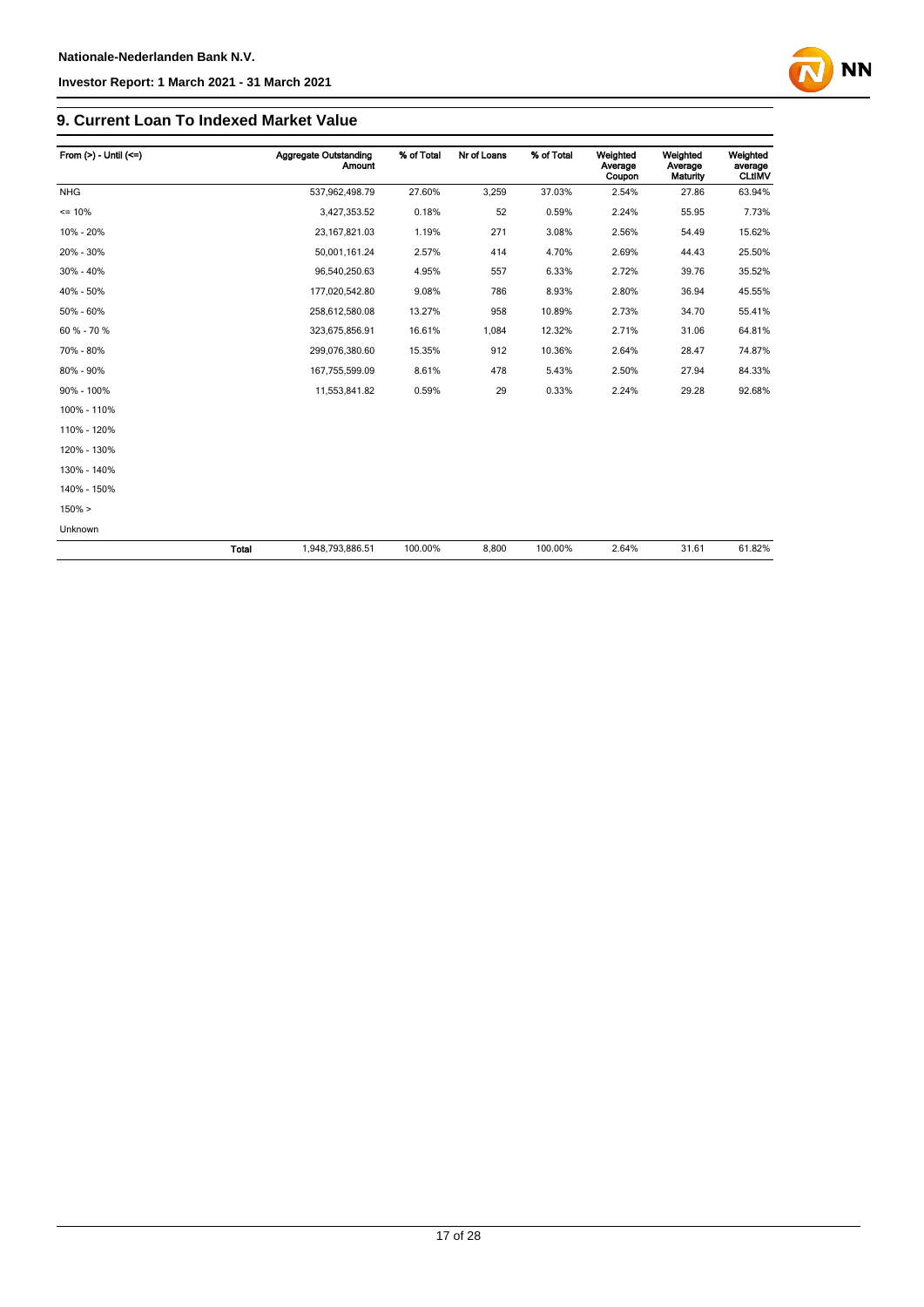

## **10. Loanpart Coupon (interest rate bucket)**

| From $(>) -$ Until $(<=)$ |       | Aggregate Outstanding<br><b>Amount</b> | % of Total | Nr of<br>Loanparts | % of Total | Weighted<br>Average<br>Coupon | Weighted<br>Average<br>Maturity | Weighted<br>average<br><b>CLtIMV</b> |
|---------------------------|-------|----------------------------------------|------------|--------------------|------------|-------------------------------|---------------------------------|--------------------------------------|
| $= 0.5%$                  |       |                                        |            |                    |            |                               |                                 |                                      |
| $0.5\% - 1.0\%$           |       | 861.994.53                             | 0.04%      | 8                  | 0.04%      | 0.89%                         | 57.88                           | 39.55%                               |
| $1.0\% - 1.5\%$           |       | 109,811,645.91                         | 5.63%      | 1,404              | 7.02%      | 1.37%                         | 35.26                           | 53.41%                               |
| $1.5\% - 2.0\%$           |       | 327,626,810.78                         | 16.81%     | 3,506              | 17.52%     | 1.76%                         | 32.39                           | 65.96%                               |
| $2.0\% - 2.5\%$           |       | 471,104,291.04                         | 24.17%     | 4,935              | 24.67%     | 2.27%                         | 32.35                           | 63.87%                               |
| $2.5\% - 3.0\%$           |       | 627,024,684.31                         | 32.18%     | 5,703              | 28.51%     | 2.76%                         | 31.46                           | 63.34%                               |
| $3.0\% - 3.5\%$           |       | 177,499,988.18                         | 9.11%      | 1,696              | 8.48%      | 3.20%                         | 34.05                           | 59.82%                               |
| $3.5\% - 4.0\%$           |       | 63,769,577.69                          | 3.27%      | 662                | 3.31%      | 3.75%                         | 29.98                           | 55.72%                               |
| $4.0\% - 4.5\%$           |       | 70,830,418.42                          | 3.63%      | 828                | 4.14%      | 4.18%                         | 25.69                           | 51.70%                               |
| $4.5\% - 5.0\%$           |       | 49.402.430.50                          | 2.54%      | 630                | 3.15%      | 4.78%                         | 23.82                           | 53.98%                               |
| $5.0\% - 5.5\%$           |       | 35,429,435.16                          | 1.82%      | 429                | 2.14%      | 5.25%                         | 22.46                           | 53.43%                               |
| $5.5\% - 6.0\%$           |       | 11,788,336.90                          | 0.60%      | 150                | 0.75%      | 5.74%                         | 21.03                           | 49.26%                               |
| $6.0\% - 6.5\%$           |       | 3,470,773.26                           | 0.18%      | 50                 | 0.25%      | 6.22%                         | 29.41                           | 49.65%                               |
| $6.5\% - 7.0\%$           |       | 152,172.16                             | 0.01%      | 4                  | 0.02%      | 6.60%                         | 57.18                           | 20.62%                               |
| $7.0\% >$                 |       | 21,327.67                              | 0.00%      | 1                  | 0.00%      | 7.30%                         | 78.67                           | 10.90%                               |
| Unknown                   |       |                                        |            |                    |            |                               |                                 |                                      |
|                           | Total | 1,948,793,886.51                       | 100.00%    | 20,006             | 100.00%    | 2.64%                         | 31.61                           | 61.82%                               |

| <b>Weighted Average</b> | 2.6% |
|-------------------------|------|
| Minimum                 | 0.8% |
| Maximum                 | 7.3% |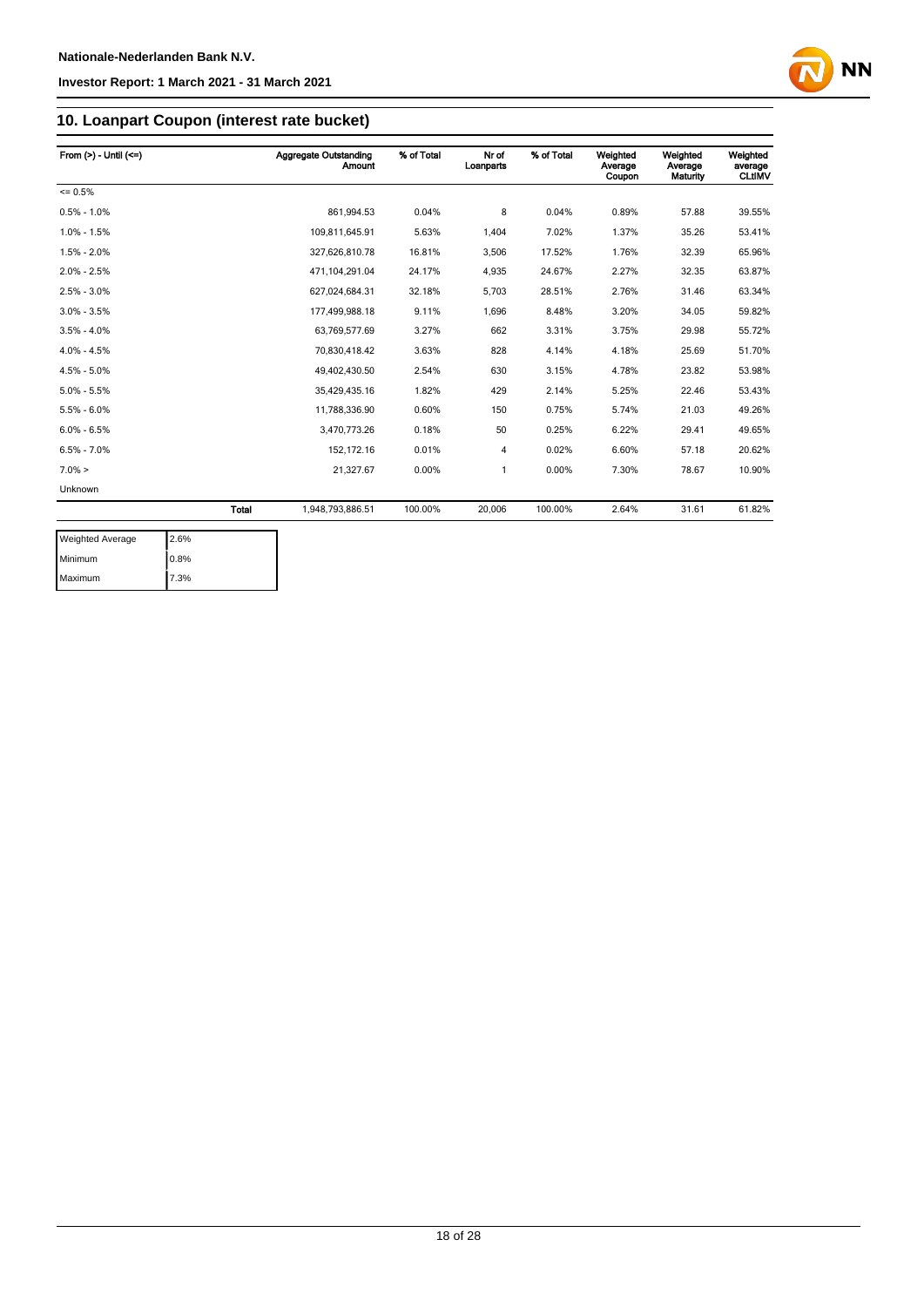## **11. Remaining Interest Rate Fixed Period**

| From $(>=)$ - Until $($     |              | <b>Aggregate Outstanding</b><br><b>Amount</b> | % of Total | Nr of<br>Loanparts | % of Total | Weighted<br>Average<br>Coupon | Weighted<br>Average<br>Maturity | Weighted<br>average<br><b>CLUMV</b> |
|-----------------------------|--------------|-----------------------------------------------|------------|--------------------|------------|-------------------------------|---------------------------------|-------------------------------------|
| $<$ 1 year(s)               |              | 100,715,284.50                                | 5.17%      | 1,278              | 6.39%      | 2.09%                         | 38.50                           | 53.70%                              |
| 1 year(s) - $2$ year(s)     |              | 59,360,141.52                                 | 3.05%      | 735                | 3.67%      | 3.67%                         | 31.50                           | 52.95%                              |
| $2$ year(s) - $3$ year(s)   |              | 77,228,798.09                                 | 3.96%      | 994                | 4.97%      | 3.76%                         | 25.00                           | 51.43%                              |
| $3$ year(s) - 4 year(s)     |              | 52,029,019.92                                 | 2.67%      | 638                | 3.19%      | 3.37%                         | 30.56                           | 51.86%                              |
| $4$ year(s) - $5$ year(s)   |              | 53,555,820.62                                 | 2.75%      | 721                | 3.60%      | 2.66%                         | 41.97                           | 49.82%                              |
| $5$ year(s) - $6$ year(s)   |              | 90,762,517.18                                 | 4.66%      | 1,025              | 5.12%      | 2.76%                         | 36.57                           | 55.31%                              |
| $6$ year(s) - 7 year(s)     |              | 68,949,682.64                                 | 3.54%      | 840                | 4.20%      | 2.62%                         | 35.95                           | 56.62%                              |
| 7 year(s) - 8 year(s)       |              | 114,056,532.81                                | 5.85%      | 1,125              | 5.62%      | 2.43%                         | 29.83                           | 62.89%                              |
| $8$ year(s) - $9$ year(s)   |              | 211, 105, 923.42                              | 10.83%     | 1,942              | 9.71%      | 1.97%                         | 31.20                           | 67.60%                              |
| $9$ year(s) - 10 year(s)    |              | 82,824,904.86                                 | 4.25%      | 892                | 4.46%      | 2.35%                         | 38.71                           | 54.62%                              |
| 10 year(s) - 11 year(s)     |              | 60,789,221.25                                 | 3.12%      | 654                | 3.27%      | 2.89%                         | 32.75                           | 55.80%                              |
| 11 year(s) - 12 year(s)     |              | 37,785,484.32                                 | 1.94%      | 443                | 2.21%      | 3.65%                         | 29.12                           | 54.74%                              |
| 12 year(s) - 13 year(s)     |              | 27,708,572.34                                 | 1.42%      | 306                | 1.53%      | 3.20%                         | 27.17                           | 60.76%                              |
| 13 year(s) - $14$ year(s)   |              | 43,890,108.81                                 | 2.25%      | 461                | 2.30%      | 2.64%                         | 26.59                           | 61.74%                              |
| 14 year(s) - 15 year(s)     |              | 45,603,136.86                                 | 2.34%      | 454                | 2.27%      | 2.83%                         | 29.50                           | 56.92%                              |
| 15 year(s) - 16 year(s)     |              | 151,735,735.49                                | 7.79%      | 1,313              | 6.56%      | 2.92%                         | 28.38                           | 60.72%                              |
| 16 year(s) - $17$ year(s)   |              | 87,626,550.50                                 | 4.50%      | 772                | 3.86%      | 2.90%                         | 32.19                           | 62.83%                              |
| 17 year(s) - 18 year(s)     |              | 196,666,995.42                                | 10.09%     | 1,592              | 7.96%      | 2.78%                         | 29.48                           | 70.49%                              |
| 18 year(s) - 19 year(s)     |              | 284,634,609.01                                | 14.61%     | 2,751              | 13.75%     | 2.32%                         | 29.71                           | 70.67%                              |
| 19 year(s) - $20$ year(s)   |              | 72,270,492.72                                 | 3.71%      | 761                | 3.80%      | 2.19%                         | 35.48                           | 62.31%                              |
| 20 year(s) - 21 year(s)     |              | 33,702.51                                     | 0.00%      | $\overline{c}$     | 0.01%      | 2.49%                         | 20.40                           | 47.67%                              |
| 21 year(s) - 22 year(s)     |              | 187,254.30                                    | 0.01%      | $\overline{4}$     | 0.02%      | 2.77%                         | 21.65                           | 35.41%                              |
| $22$ year(s) - $23$ year(s) |              | 844,143.62                                    | 0.04%      | 9                  | 0.04%      | 2.92%                         | 22.42                           | 59.37%                              |
| $23$ year(s) - $24$ year(s) |              | 2,287,742.86                                  | 0.12%      | 18                 | 0.09%      | 3.14%                         | 23.43                           | 55.57%                              |
| 24 year(s) - 25 year(s)     |              | 982,329.30                                    | 0.05%      | 13                 | 0.06%      | 2.63%                         | 24.94                           | 55.89%                              |
| $25$ year(s) - $26$ year(s) |              | 3,604,994.94                                  | 0.18%      | 26                 | 0.13%      | 2.88%                         | 25.93                           | 59.44%                              |
| 26 year(s) - 27 year(s)     |              | 1,279,433.88                                  | 0.07%      | 13                 | 0.06%      | 2.94%                         | 26.55                           | 66.61%                              |
| 27 year(s) - 28 year(s)     |              | 8,071,950.35                                  | 0.41%      | 50                 | 0.25%      | 2.78%                         | 27.51                           | 75.89%                              |
| $28$ year(s) - $29$ year(s) |              | 10,823,345.71                                 | 0.56%      | 150                | 0.75%      | 2.60%                         | 28.24                           | 72.96%                              |
| $29$ year(s) - $30$ year(s) |              | 1,379,456.76                                  | 0.07%      | 24                 | 0.12%      | 2.11%                         | 30.35                           | 66.10%                              |
| $30$ year(s) >=             |              |                                               |            |                    |            |                               |                                 |                                     |
|                             | <b>Total</b> | 1,948,793,886.51                              | 100.00%    | 20,006             | 100.00%    | 2.64%                         | 31.61                           | 61.82%                              |
| <b>Weighted Average</b>     | 12 year(s)   |                                               |            |                    |            |                               |                                 |                                     |

**NN** 

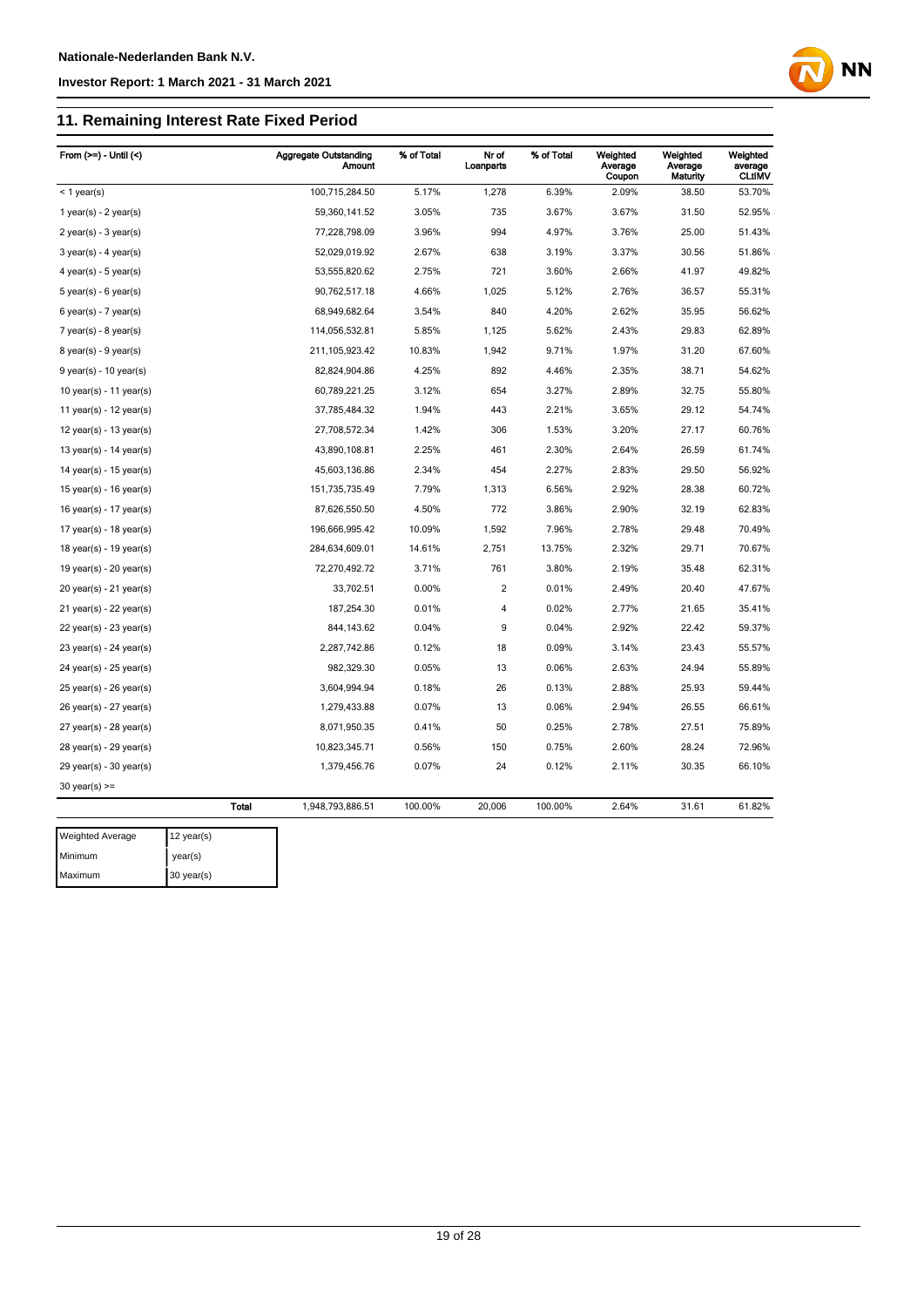## **12. Interest Payment Type**

|                |              | <b>Aggregate Outstanding</b><br>Amount | % of Total | Nr of<br>Loanparts | % of Total | Weighted<br>Average<br>Coupon | Weighted<br>Average<br>Maturity | Weighted<br>average<br><b>CLtIMV</b> |
|----------------|--------------|----------------------------------------|------------|--------------------|------------|-------------------------------|---------------------------------|--------------------------------------|
| Fixed          |              | 1,941,332,939.51                       | 99.62%     | 19.824             | 99.09%     | 2.64%                         | 31.62                           | 61.84%                               |
| Floating       |              | 7.460.947.00                           | 0.38%      | 182                | 0.91%      | 1.49%                         | 28.87                           | 55.77%                               |
| <b>Unknown</b> |              |                                        |            |                    |            |                               |                                 |                                      |
|                | <b>Total</b> | 1.948.793.886.51                       | 100.00%    | 20,006             | 100.00%    | 2.64%                         | 31.61                           | 61.82%                               |

**NN**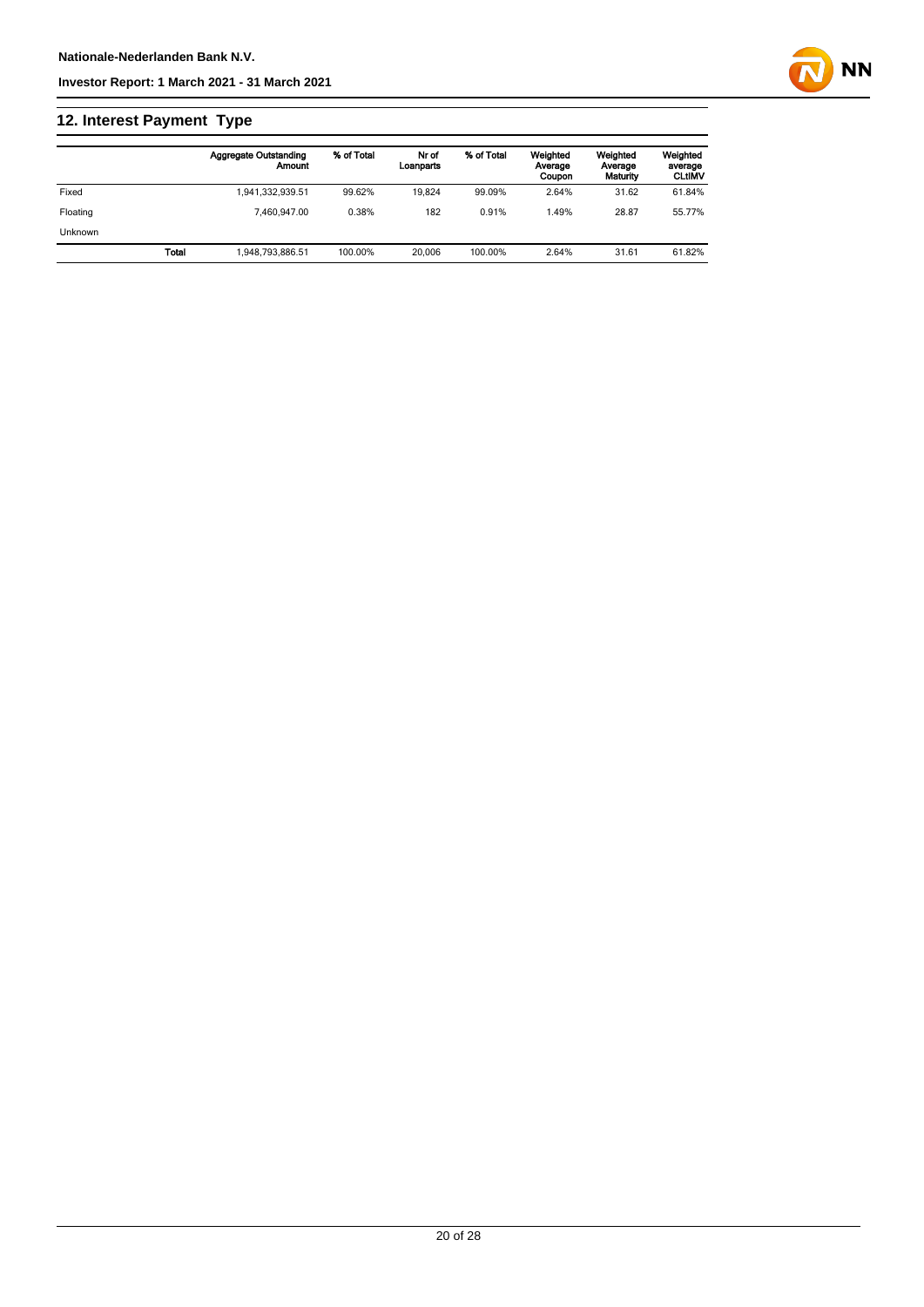

## **13. Property Description**

| Description      |       | Aggregate Outstanding<br>Amount | % of Total | Nr of<br><b>Borrowers</b> | % of Total | Weighted<br>Average<br>Coupon | Weighted<br>Average<br>Maturity | Weighted<br>average<br><b>CLtIMV</b> |
|------------------|-------|---------------------------------|------------|---------------------------|------------|-------------------------------|---------------------------------|--------------------------------------|
| Flat / Apartment |       | 205.924.144.16                  | 10.57%     | 1.130                     | 12.84%     | 2.39%                         | 32.36                           | 61.98%                               |
| House            |       | 1.729.514.516.27                | 88.75%     | 7.619                     | 86.58%     | 2.67%                         | 31.49                           | 61.84%                               |
| Shop/House       |       | 13.355.226.08                   | 0.69%      | 51                        | 0.58%      | 2.54%                         | 36.70                           | 55.99%                               |
|                  | Total | 948,793,886.51                  | 100.00%    | 8.800                     | 100.00%    | 2.64%                         | 31.61                           | 61.82%                               |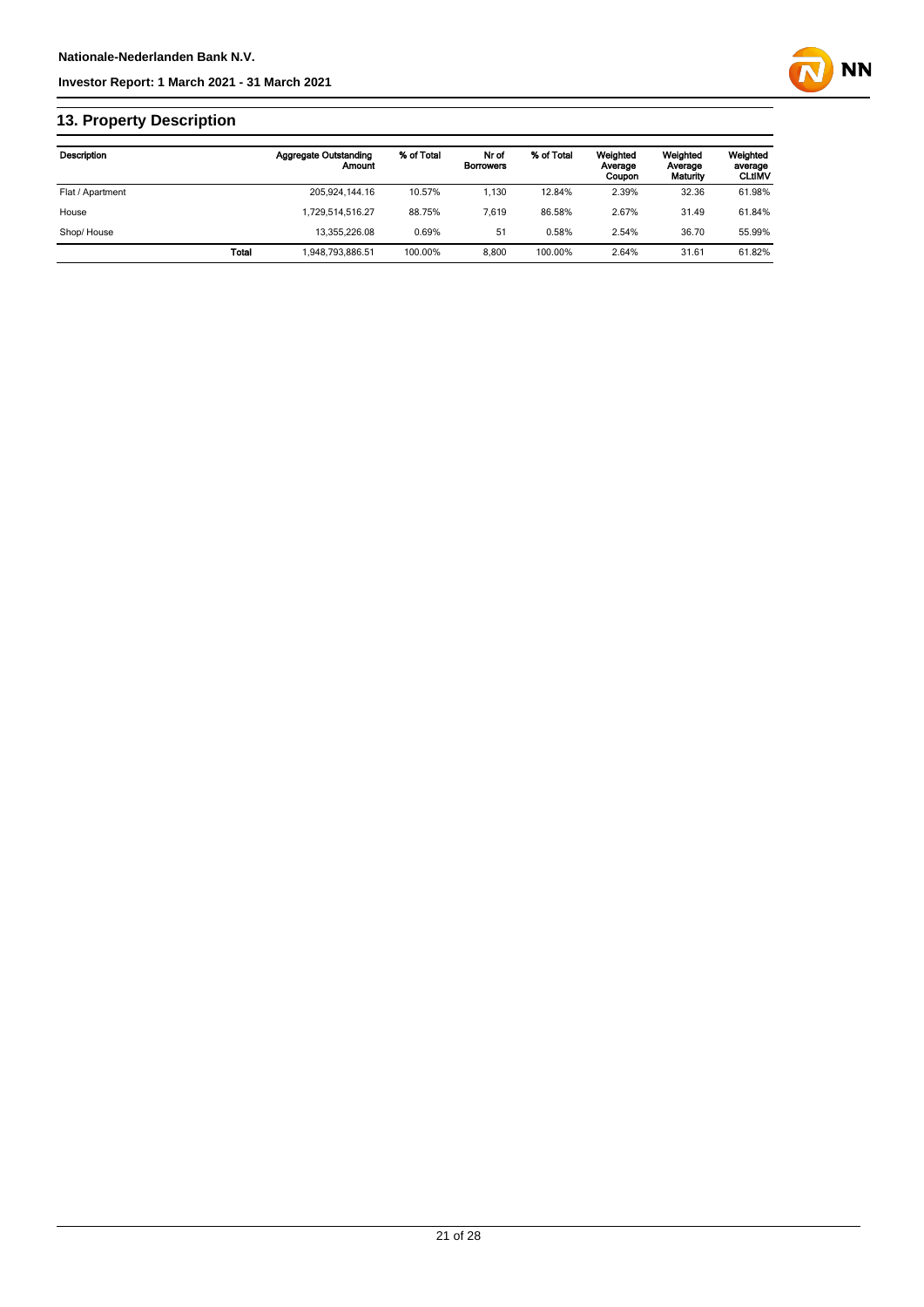

## **14. Geographical Distribution (by province)**

| Province      |       | <b>Aggregate Outstanding</b><br>Amount | % of Total | Nr of<br><b>Borrowers</b> | % of Total | Weighted<br>Average<br>Coupon | Weighted<br>Average<br>Maturity | Weighted<br>average<br><b>CLtIMV</b> |
|---------------|-------|----------------------------------------|------------|---------------------------|------------|-------------------------------|---------------------------------|--------------------------------------|
| Drenthe       |       | 46, 160, 624. 98                       | 2.37%      | 240                       | 2.73%      | 2.60%                         | 30.42                           | 65.13%                               |
| Utrecht       |       | 153,773,432.86                         | 7.89%      | 615                       | 6.99%      | 2.65%                         | 31.58                           | 58.86%                               |
| Zeeland       |       | 42,698,581.30                          | 2.19%      | 237                       | 2.69%      | 2.79%                         | 31.25                           | 60.78%                               |
| Zuid-Holland  |       | 530,210,131.79                         | 27.21%     | 2,379                     | 27.03%     | 2.66%                         | 31.14                           | 60.89%                               |
| Flevoland     |       | 58,932,026.26                          | 3.02%      | 285                       | 3.24%      | 2.53%                         | 29.95                           | 63.57%                               |
| Friesland     |       | 47,408,699.23                          | 2.43%      | 249                       | 2.83%      | 2.61%                         | 34.08                           | 67.01%                               |
| Gelderland    |       | 216,711,935.05                         | 11.12%     | 954                       | 10.84%     | 2.64%                         | 30.56                           | 64.38%                               |
| Groningen     |       | 50,481,195.48                          | 2.59%      | 280                       | 3.18%      | 2.51%                         | 33.78                           | 64.69%                               |
| Limburg       |       | 79,523,840.36                          | 4.08%      | 437                       | 4.97%      | 2.67%                         | 30.95                           | 64.12%                               |
| Noord-Brabant |       | 299,299,995.80                         | 15.36%     | 1,321                     | 15.01%     | 2.68%                         | 31.31                           | 63.22%                               |
| Noord-Holland |       | 314,981,974.18                         | 16.16%     | 1,254                     | 14.25%     | 2.61%                         | 32.88                           | 58.07%                               |
| Overijssel    |       | 108,399,385.35                         | 5.56%      | 548                       | 6.23%      | 2.58%                         | 33.19                           | 65.14%                               |
| Unspecified   |       | 212,063.87                             | 0.01%      | 1                         | 0.01%      | 2.33%                         | 27.50                           | 78.54%                               |
|               | Total | 1,948,793,886.51                       | 100.00%    | 8,800                     | 100.00%    | 2.64%                         | 31.61                           | 61.82%                               |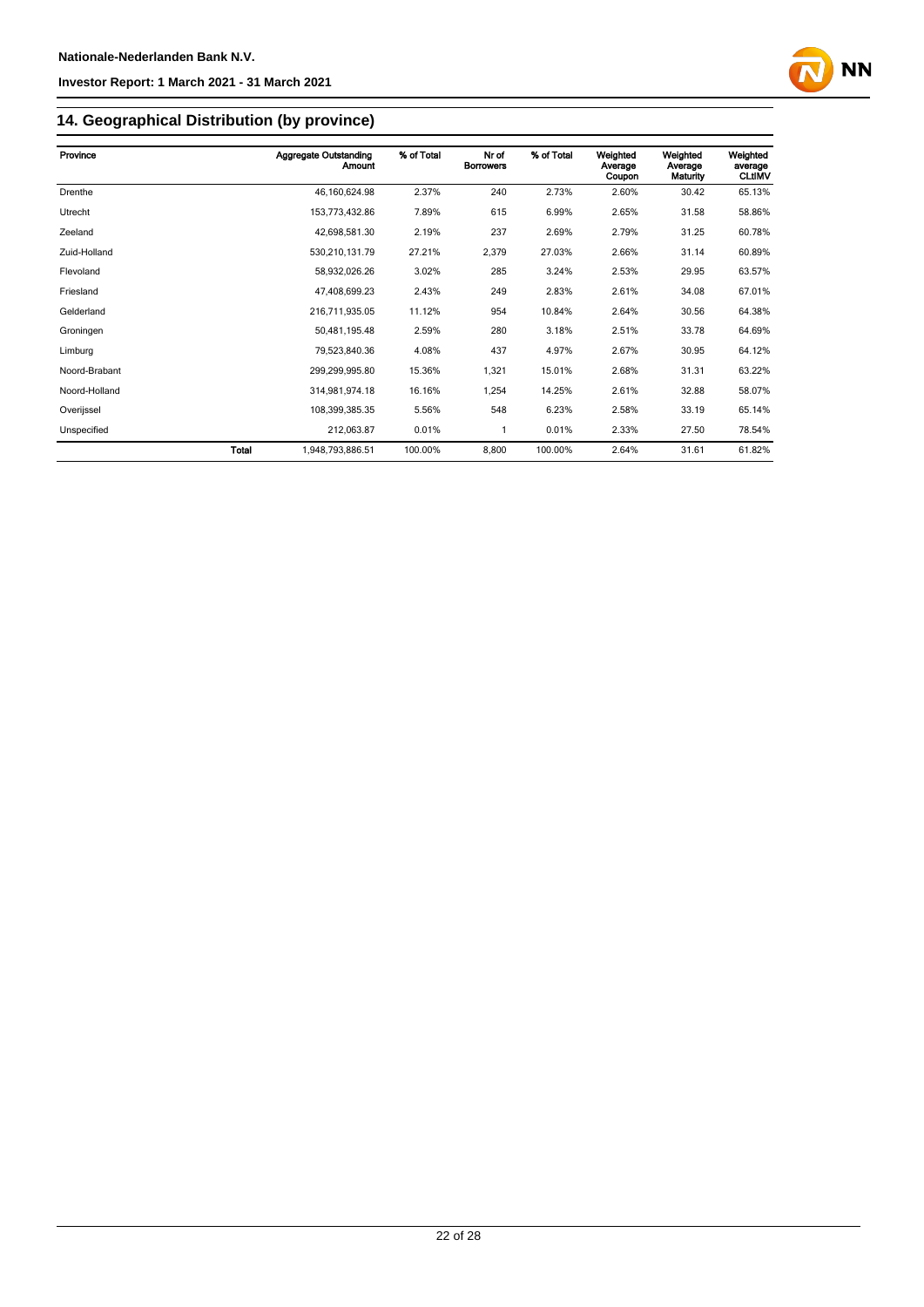

## **15. Occupancy**

| Description    |       | <b>Aggregate Outstanding</b><br>Amount | % of Total | Nr of<br><b>Borrowers</b> | % of Total | Weighted<br>Average<br>Coupon | Weighted<br>Average<br>Maturity | Weighted<br>average<br><b>CLtIMV</b> |
|----------------|-------|----------------------------------------|------------|---------------------------|------------|-------------------------------|---------------------------------|--------------------------------------|
| Owner Occupied |       | 1,948,793,886.51                       | 100.00%    | 8.800                     | 100.00%    | 2.64%                         | 31.61                           | 61.82%                               |
| Buy-to-let     |       |                                        |            |                           |            |                               |                                 |                                      |
| <b>Unknown</b> |       |                                        |            |                           |            |                               |                                 |                                      |
|                | Total | 1,948,793,886.51                       | 100.00%    | 8.800                     | 100.00%    | 2.64%                         | 31.61                           | 61.82%                               |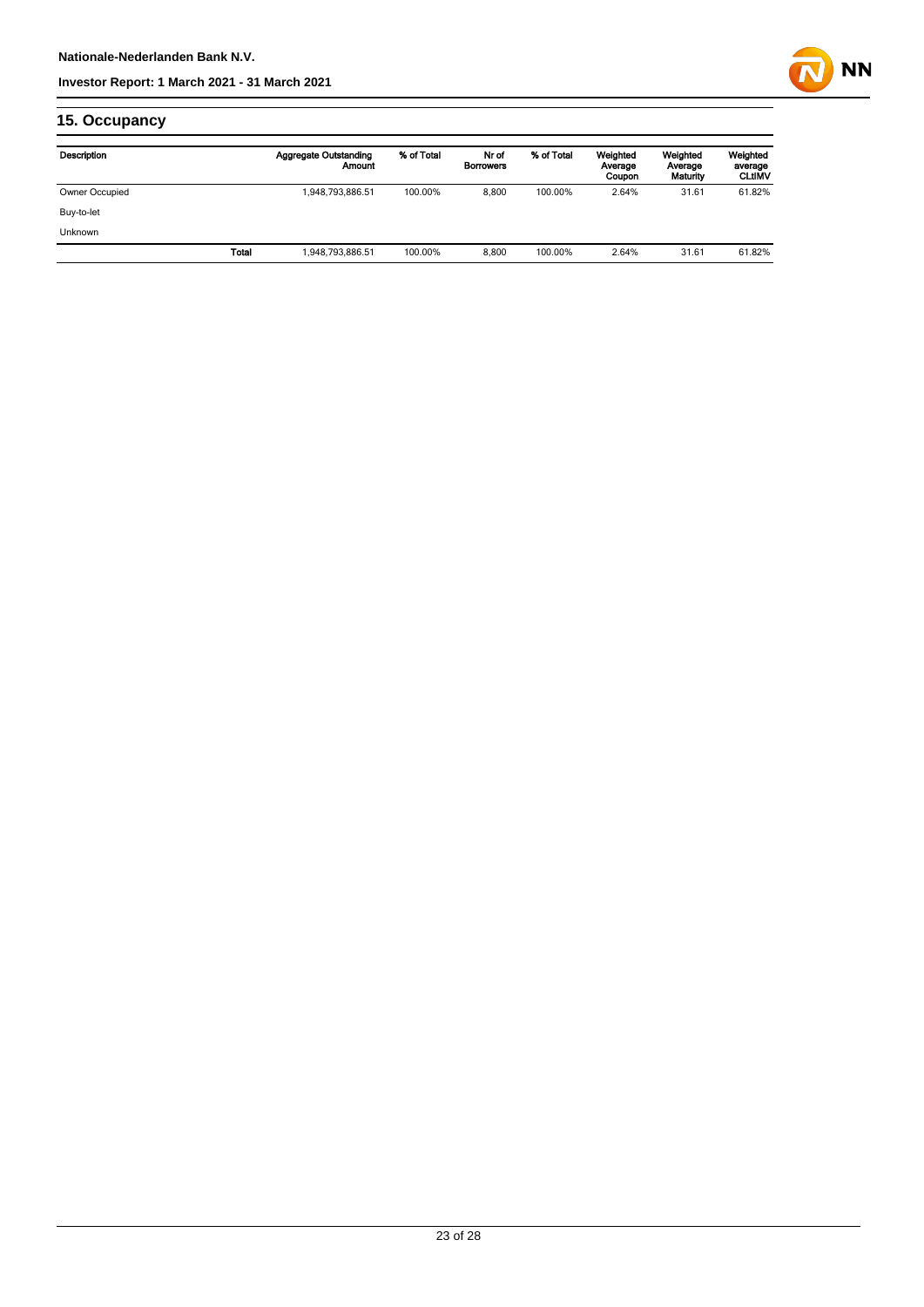

## **16. Loanpart Payment Frequency**

| Description    | <b>Aggregate Outstanding</b><br><b>Amount</b> | % of Total | Nr of<br>Loanparts | % of Total | Weighted<br>Average<br>Coupon | Weighted<br>Average<br>Maturity | Weighted<br>average<br><b>CLtIMV</b> |
|----------------|-----------------------------------------------|------------|--------------------|------------|-------------------------------|---------------------------------|--------------------------------------|
| Half-yearly    |                                               |            |                    |            |                               |                                 |                                      |
| Yearly         |                                               |            |                    |            |                               |                                 |                                      |
| Quarterly      |                                               |            |                    |            |                               |                                 |                                      |
| Monthly        | 1,948,793,886.51                              | 100.00%    | 20,006             | 100.00%    | 2.64%                         | 31.61                           | 61.82%                               |
| <b>Unknown</b> |                                               |            |                    |            |                               |                                 |                                      |
| <b>Total</b>   | 1,948,793,886.51                              | 100.00%    | 20,006             | 100.00%    | 2.64%                         | 31.61                           | 61.82%                               |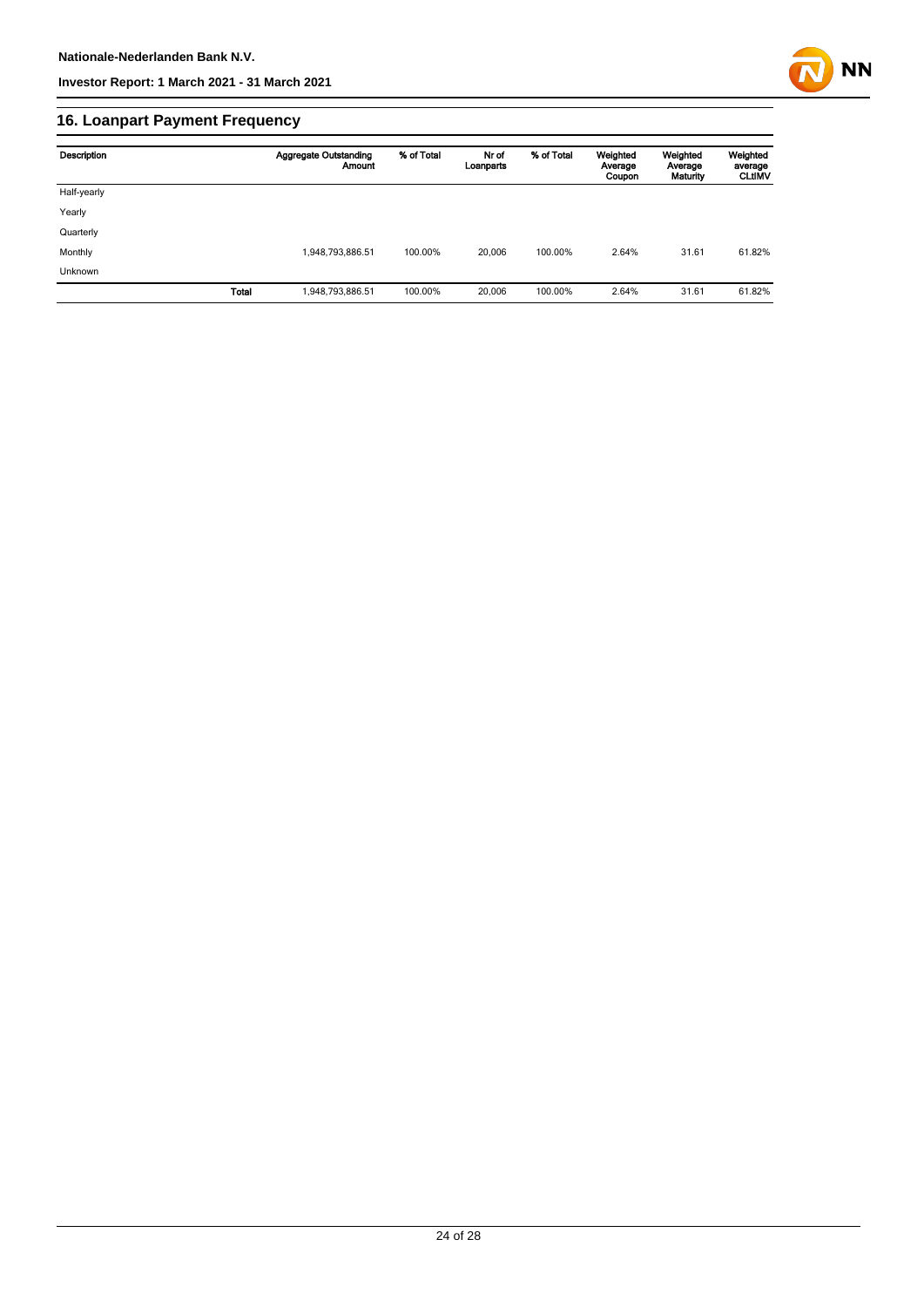

## **17. Guarantee Type**

|                      |       | Aggregate Outstanding<br>Amount | % of Total | Nr of Loans | % of Total | Weighted<br>Average<br>Coupon | Weighted<br>Average<br>Maturity | Weighted<br>average<br><b>CLtIMV</b> |
|----------------------|-------|---------------------------------|------------|-------------|------------|-------------------------------|---------------------------------|--------------------------------------|
| <b>NHG Guarantee</b> |       | 537,962,498.79                  | 27.60%     | 3.259       | 37.03%     | 2.54%                         | 27.86                           | 63.94%                               |
| Non-NHG Guarantee    |       | 1.410.831.387.72                | 72.40%     | 5.541       | 62.97%     | 2.68%                         | 33.05                           | 61.01%                               |
| <b>Unknown</b>       |       |                                 |            |             |            |                               |                                 |                                      |
|                      | Total | 1.948.793.886.51                | 100.00%    | 8.800       | 100.00%    | 2.64%                         | 31.61                           | 61.82%                               |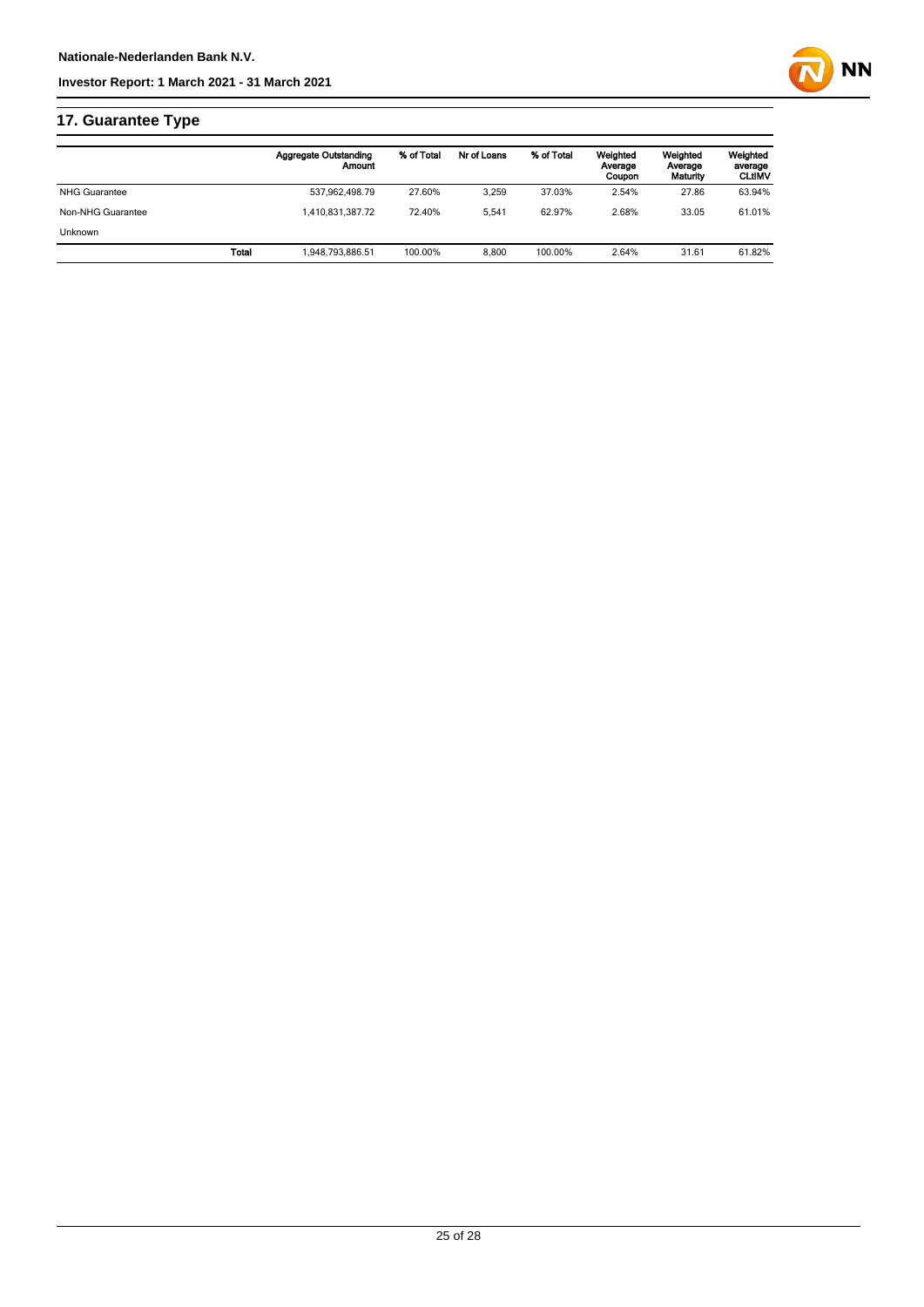## **Glossary**





| Term                                                | <b>Definition / Calculation</b>                                                                                                                                                                                                                                                                                                                                                                                                                                                                                                                                                                                                                                                                                                                             |
|-----------------------------------------------------|-------------------------------------------------------------------------------------------------------------------------------------------------------------------------------------------------------------------------------------------------------------------------------------------------------------------------------------------------------------------------------------------------------------------------------------------------------------------------------------------------------------------------------------------------------------------------------------------------------------------------------------------------------------------------------------------------------------------------------------------------------------|
| Α                                                   | Min (a, b), where (a) is the sum of the Adjusted Current Balances and (b) is the sum of the Asset Percentage of Current Balance -/-<br>a (alfa) of all Mortgage Receivables;                                                                                                                                                                                                                                                                                                                                                                                                                                                                                                                                                                                |
| ACT                                                 | Asset Cover Test;                                                                                                                                                                                                                                                                                                                                                                                                                                                                                                                                                                                                                                                                                                                                           |
| <b>Adjusted Current Balance</b>                     | The "Adjusted Current Balance" of a Mortgage Receivable is the lower of: (i) the Current Balance of such Mortgage Receivable<br>minus a (alfa); and (ii) the LTV Cut-Off Percentage of the Indexed Valuation relating to such Mortgage Receivable, minus ß (bèta);                                                                                                                                                                                                                                                                                                                                                                                                                                                                                          |
| Asset Percentage                                    | 88.5% or such other percentage figure as is determined from time to time in accordance with the Asset Monitoring Agreement;                                                                                                                                                                                                                                                                                                                                                                                                                                                                                                                                                                                                                                 |
| Assumed Mortgage Interest Rate                      | The expected mortgage interest rate to be offered by the Servicer (acting on behalf of the CBC) in relation to Mortgage Loans<br>which have an interest rate reset, which interest rate will be notified by the Servicer to the CBC and the Rating Agency from time to<br>time;                                                                                                                                                                                                                                                                                                                                                                                                                                                                             |
| <b>Available Liquidity Buffer</b>                   | means available liquid assets on reserved accounts of the CBC, plus interest payments and principal repayments from the<br>underlying assets (including derivatives) to which the CBC is contractually entitled for the following six (6) months period                                                                                                                                                                                                                                                                                                                                                                                                                                                                                                     |
| в                                                   | means the aggregate amount of all Principal Receipts on the Mortgage Receivables up to the end of the immediately preceding<br>calendar month which have not been applied in accordance with the Trust Deed;                                                                                                                                                                                                                                                                                                                                                                                                                                                                                                                                                |
| <b>Base Prospectus</b>                              | The base prospectus dated 18 June 2020 relating to the issue of soft bullet covered bonds, including any supplement and base<br>prospectus updates thereafter;                                                                                                                                                                                                                                                                                                                                                                                                                                                                                                                                                                                              |
| С                                                   | means the amounts standing to the credit of the Reserve Account;                                                                                                                                                                                                                                                                                                                                                                                                                                                                                                                                                                                                                                                                                            |
| <b>Calculation Date</b>                             | The date falling two (2) Business Days before each CBC Payment Date. The "relevant" Calculation Date in respect of any<br>Calculation Period will be the first Calculation Date falling after the end of that period and the "relevant" Calculation Date in respect<br>of any CBC Payment Date will be the last Calculation Date prior to that CBC Payment Date;                                                                                                                                                                                                                                                                                                                                                                                            |
| <b>CBC Account Bank</b>                             | BNG Bank N.V. in its capacity as CBC Account Bank under the CBC Account Agreement or its successor;                                                                                                                                                                                                                                                                                                                                                                                                                                                                                                                                                                                                                                                         |
| <b>Closing Date</b>                                 | 18 June 2020                                                                                                                                                                                                                                                                                                                                                                                                                                                                                                                                                                                                                                                                                                                                                |
| <b>Construction Deposit</b>                         | In relation to a Mortgage Loan, that part of the Mortgage Loan which the relevant Borrower requested to be disbursed into a<br>blocked account held in his name with the relevant Originator, the proceeds of which can only be applied towards construction of,<br>or improvements to, the relevant Mortgaged Asset;                                                                                                                                                                                                                                                                                                                                                                                                                                       |
| <b>Credit Rating</b>                                | An assessment of the credit worthiness of the notes or counterparties, assigned by the Rating Agency;                                                                                                                                                                                                                                                                                                                                                                                                                                                                                                                                                                                                                                                       |
| <b>Current Balance</b>                              | In relation to an Eligible Receivable at any date, the Net Outstanding Principal Amount, excluding Accrued Interest and Arrears of<br>Interest;                                                                                                                                                                                                                                                                                                                                                                                                                                                                                                                                                                                                             |
| Current Loan to Indexed Market Value (CLTIMV)       | Current Balance divided by the Indexed Valuation;                                                                                                                                                                                                                                                                                                                                                                                                                                                                                                                                                                                                                                                                                                           |
| Current Loan to Original Market Value (CLTOMV)      | Current Balance divided by the Original Market Value;                                                                                                                                                                                                                                                                                                                                                                                                                                                                                                                                                                                                                                                                                                       |
| Cut-off date                                        | The last day of the month immediately preceding the date on which the Investor Report is published;                                                                                                                                                                                                                                                                                                                                                                                                                                                                                                                                                                                                                                                         |
| D                                                   | means the aggregate outstanding principal balance of all Transferred Collateral in Substitution Assets;                                                                                                                                                                                                                                                                                                                                                                                                                                                                                                                                                                                                                                                     |
| Eligible Collateral                                 | Euro denominated cash and/or Substitution Assets;                                                                                                                                                                                                                                                                                                                                                                                                                                                                                                                                                                                                                                                                                                           |
| Index                                               | The index of increases or decreases, as the case may be, of house prices issued by the Dutch land registry (kadaster) in relation to<br>residential properties in the Netherlands;                                                                                                                                                                                                                                                                                                                                                                                                                                                                                                                                                                          |
| Indexed Valuation (with respect to ACT calculation) | In relation to any Mortgaged Asset at any date: (a) where the Original Market Value of that Mortgaged Asset is equal to or greater<br>than the Price Indexed Valuation as at that date, the Price Indexed Valuation; or (b) where the Original Market Value of that<br>Mortgaged Asset is less than the Price Indexed Valuation as at that date, the Original Market Value plus 90% (or, if a different<br>percentage is required or sufficient from time to time for the Covered Bonds to qualify as "covered bonds" as defined in the Capital<br>Requirements Directive and the Issuer wishes to apply such different percentage, then such different percentage) of the difference<br>between the Price Indexed Valuation and the Original Market Value; |
| <b>Interest Rate Fixed Period</b>                   | Period for which the current interest rate on the Mortgage Receivable remains unchanged;                                                                                                                                                                                                                                                                                                                                                                                                                                                                                                                                                                                                                                                                    |
| Interest Rate Swap                                  | An interest rate swap transaction that forms part of an Interest Swap Agreement.                                                                                                                                                                                                                                                                                                                                                                                                                                                                                                                                                                                                                                                                            |
| <b>Interest Reserve Required Amount</b>             | means an amount equal to (A) the positive difference, if any, between (i) the aggregate amount of Scheduled Interest for all Series<br>outstanding and (ii) the aggregate amount of interest to be received under the Transferred Assets up to the relevant final maturity<br>date taking into account their respective contractual amortisation profile less in respect of each Savings Mortgage Receivable<br>which is subject to a Participation, an amount equal to the net amount received or recovered multiplied by the applicable<br>Participation Fraction;                                                                                                                                                                                        |
| <b>IRS</b>                                          | Interest Rate Swap;                                                                                                                                                                                                                                                                                                                                                                                                                                                                                                                                                                                                                                                                                                                                         |
| Issuer                                              | Nationale-Nederlanden Bank N.V., a public company with limited liability (naamloze vennootschap) organised under the laws of the<br>Netherlands and established in The Hague, the Netherlands;                                                                                                                                                                                                                                                                                                                                                                                                                                                                                                                                                              |
| L                                                   | For each Mortgage Receivable its Current Balance minus the LTV Cut-Off Percentage of its Indexed Valuation provided that if the<br>result is negative, L shall be zero and if the result exceeds $\alpha$ (alpha), L shall equal $\alpha$ (alpha);                                                                                                                                                                                                                                                                                                                                                                                                                                                                                                          |
| Legally Required Minimum OC                         | Means the minimum level of overcollateralization of 5% or such other percentage as may be required from time to time by the CB<br>Regulations. This means that the total outstanding balance of the cover assets in the pool must be 105% of the total amount of<br>outstanding covered bonds (both excluding accrued interest);                                                                                                                                                                                                                                                                                                                                                                                                                            |
| Loan Part(s)                                        | One or more of the loan parts (leningdelen) of which a Mortgage Loan consists;                                                                                                                                                                                                                                                                                                                                                                                                                                                                                                                                                                                                                                                                              |
| LTV Cut-Off indexed valuation %                     | 80 % for all Mortgage Receivables or such other percentage as may be notified to the Rating Agency from time to time in respect of<br>the relevant Mortgage Receivables, or such lower percentage as is (a) required from time to time for Covered Bonds to qualify as<br>covered bonds as defined in the Capital Requirements Directive or (b) otherwise determined from time to time in accordance with<br>the Asset Monitoring Agreement;                                                                                                                                                                                                                                                                                                                |
| Mandatory Liquidity Required Amount                 | means the higher of (i) zero and (ii) an amount equal to the amount which is at such time required to be maintained by the CBC to<br>ensure compliance with article 40g of the Decree after taking into account any certain amounts standing to the credit of the CBC<br>Account and the Reserve Account as permitted to be taken into account pursuant to article 40g of the Decree and any other<br>amounts (whether held or generated and) permitted to be taken into account pursuant to article 40g of the Decree, (in each case all<br>as calculated on each relevant Calculation Date for the relevant period prescribed by article 40g of the Decree);                                                                                              |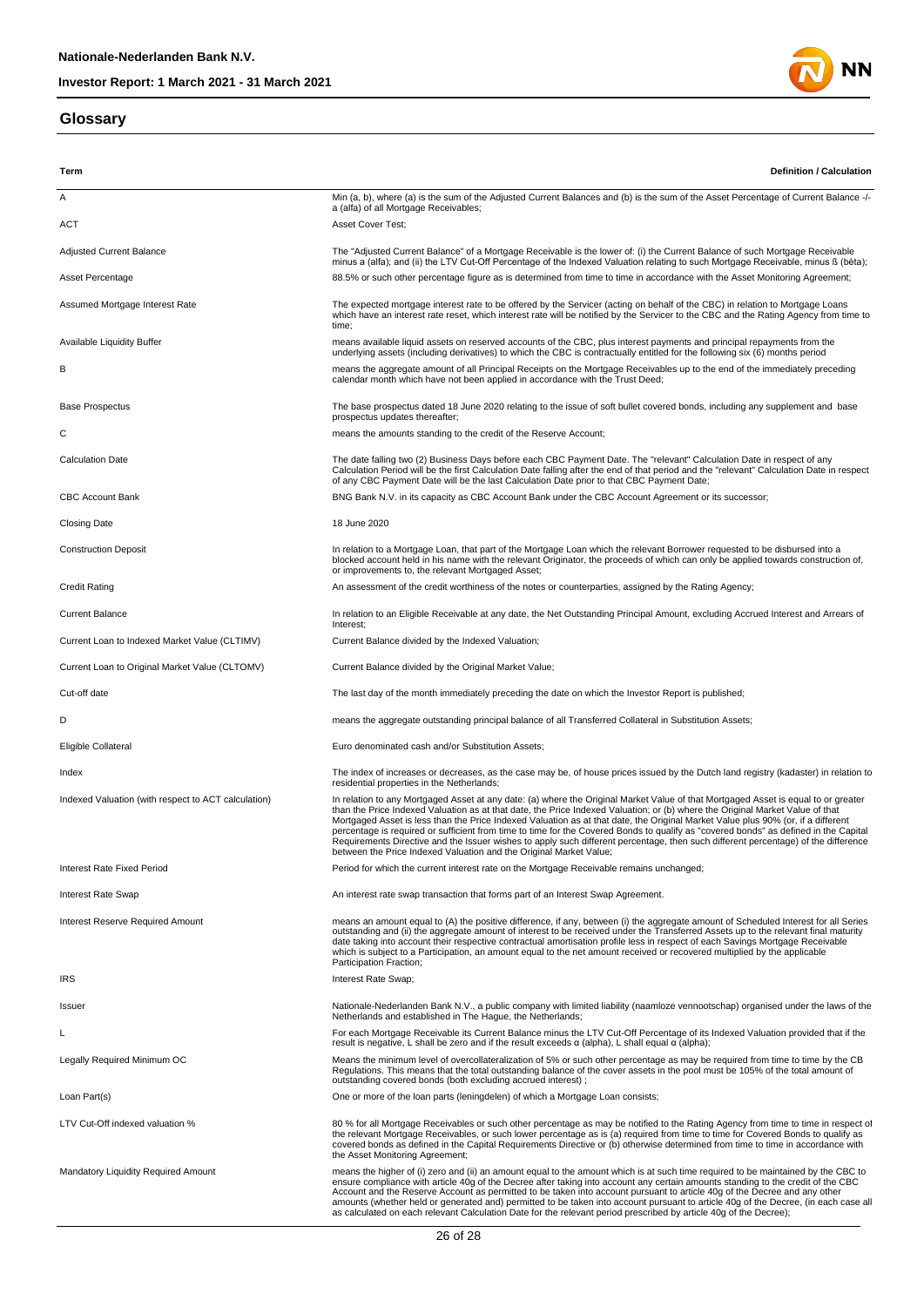

| Term                                | <b>Definition / Calculation</b>                                                                                                                                                                                                                                                                                                                                                                                                                                                                                                                                                                                                                                                                                                                                                                                                                                                                                                                              |
|-------------------------------------|--------------------------------------------------------------------------------------------------------------------------------------------------------------------------------------------------------------------------------------------------------------------------------------------------------------------------------------------------------------------------------------------------------------------------------------------------------------------------------------------------------------------------------------------------------------------------------------------------------------------------------------------------------------------------------------------------------------------------------------------------------------------------------------------------------------------------------------------------------------------------------------------------------------------------------------------------------------|
| <b>Maturity Date</b>                | In respect of a Series of Covered Bonds, the date on which the Covered Bonds of such Series are expected to be redeemed at<br>their Principal Amount Outstanding in accordance with the Conditions, as specified in the relevant Final Terms, which date falls no<br>more than 47 years after the Issue Date of such Series.                                                                                                                                                                                                                                                                                                                                                                                                                                                                                                                                                                                                                                 |
| Net Outstanding Principal Amount    | In relation to a Mortgage Receivable, at any date, the Outstanding Principal Amount of the relevant Mortgage Loan less (A) if it is a<br>Savings Mortgage Loan or a Savings Investment Mortgage Loan subject to an Insurance Savings Participation, an amount equal to<br>the Insurance Savings Participation on such date and (B) if it is a Bank Savings Mortgage Loan subject to a Bank Savings<br>Participation, an amount equal to the Bank Savings Participation on such date;                                                                                                                                                                                                                                                                                                                                                                                                                                                                         |
| <b>NHG</b>                          | Nationale Hypotheek Garantie: guarantees (""borgtochten"") issued by Stichting Waarborgfonds Eigen Woningen under the terms<br>and conditions of the Nationale Hypotheek Garantie, as amended from time to time;                                                                                                                                                                                                                                                                                                                                                                                                                                                                                                                                                                                                                                                                                                                                             |
| NHG Loan                            | A Mortgage Loan that has the benefit of an NHG guarantee;                                                                                                                                                                                                                                                                                                                                                                                                                                                                                                                                                                                                                                                                                                                                                                                                                                                                                                    |
| Nominal OC                          | The Net Outstanding Principal Amount of all Mortgage Receivables, excluding any Defaulted Receivables, plus (b) the Collateral<br>Market Value of all Transferred Collateral in the form of Substitution Assets plus (c) the cash standing to the credit of the CBC<br>Transaction Account(s), excluding Swap Collateral minus the aggregate Principal Amount Outstanding of the Covered Bonds at the<br>end of such calendar month divided by the aggregate Principal Amount Outstanding of the Covered Bonds at the end of such<br>calendar month;                                                                                                                                                                                                                                                                                                                                                                                                         |
| Non NHG Loan                        | A Mortgage Loan that does not have the benefit of an NHG Guarantee;                                                                                                                                                                                                                                                                                                                                                                                                                                                                                                                                                                                                                                                                                                                                                                                                                                                                                          |
| Occupancy                           | The way the Mortgaged Asset is used (e.g. owner occupied);                                                                                                                                                                                                                                                                                                                                                                                                                                                                                                                                                                                                                                                                                                                                                                                                                                                                                                   |
| Original Market Value               | In relation to any Mortgaged Asset the market value (marktwaarde) given to that Mortgaged Asset by the most recent valuation<br>addressed to the Transferor that transferred the relevant Mortgage Receivable to the CBC or, as applicable, the foreclosure value<br>(executiewaarde) given to that Mortgaged Asset by the most recent valuation addressed to the Transferor that transferred the<br>relevant Mortgage Receivable to the CBC, divided by 0.90 or such other factor as required from time to time by the applicable rules<br>and regulations or any internal requirement of the Transferor in relation thereto;                                                                                                                                                                                                                                                                                                                               |
| Originator                          | Nationale-Nederlanden Levensverzekering Maatschappij N.V. or Nationale-Nederlanden Bank N.V.                                                                                                                                                                                                                                                                                                                                                                                                                                                                                                                                                                                                                                                                                                                                                                                                                                                                 |
| <b>Outstanding Principal Amount</b> | In respect of a Relevant Mortgage Receivable, on any date the (then remaining) aggregate principal sum ("hoofdsom") due by the<br>relevant Borrower under the relevant Mortgage Loan, including any Further Advance Receivable transferred to the CBC and, after<br>foreclosure of the Relevant Mortgage Receivable resulting in a loss being realised, zero;                                                                                                                                                                                                                                                                                                                                                                                                                                                                                                                                                                                                |
| <b>Participation Fraction</b>       | means interest and fees and other amounts received by the CBC in respect of the Mortgage Receivables, other than Principal<br>Receipts and less in respect of each Savings Mortgage Receivable which is subject to a Participation, an amount equal to the net<br>amount received or recovered multiplied by the Participation divided by the Outstanding Principal Amount of such Savings<br>Mortgage Receivable;                                                                                                                                                                                                                                                                                                                                                                                                                                                                                                                                           |
| Performing Loans                    | Mortgage Loans which are current and therefore do not show any arrears;                                                                                                                                                                                                                                                                                                                                                                                                                                                                                                                                                                                                                                                                                                                                                                                                                                                                                      |
| Price Indexed Valuation             | In relation to any property at any date means the Original Market Value of that property increased or decreased as appropriate by<br>the increase or decrease in the Index since the date of the Original Market Value;                                                                                                                                                                                                                                                                                                                                                                                                                                                                                                                                                                                                                                                                                                                                      |
| Rating Agency                       | Standard & Poors Credit Market Services Europe Limited;                                                                                                                                                                                                                                                                                                                                                                                                                                                                                                                                                                                                                                                                                                                                                                                                                                                                                                      |
| <b>Remaining Tenor</b>              | The time in years from the end of the reporting period to the maturity date of a Mortgage Loan;                                                                                                                                                                                                                                                                                                                                                                                                                                                                                                                                                                                                                                                                                                                                                                                                                                                              |
| Reserve Account Required Amount     | means (a) until the occurrence of a Reserve Account Trigger Event: an amount equal to the Mandatory Liquidity Required Amount<br>and (b) following the occurrence of a Reserve Account Trigger Event: an amount equal to the higher of (i) the Mandatory Liquidity<br>Required Amount and (ii) the Reserve Trigger Required Amount;                                                                                                                                                                                                                                                                                                                                                                                                                                                                                                                                                                                                                          |
| Reserve Trigger Required Amount     | means an amount equal to (a) the aggregate for all Series of the aggregate Scheduled Interest for each such Series due in the next<br>three following CBC Payment Periods (to the extent that no Swap has been entered into in relation to any Series) plus (b) the<br>anticipated aggregate amount payable in the next three following CBC Payment Periods in respect of the items referred to in<br>paragraphs (a) up to and including (d) of the CBC Priority of Payments, as calculated on each relevant Calculation Date;                                                                                                                                                                                                                                                                                                                                                                                                                               |
| Seasoning                           | Number of years since the origination of the Mortgage Loan Parts to the end of the Reporting Period;                                                                                                                                                                                                                                                                                                                                                                                                                                                                                                                                                                                                                                                                                                                                                                                                                                                         |
| Series                              | A Tranche of Covered Bonds together with any further Tranche or Tranches of Covered Bonds expressed to be consolidated and<br>form a single series with the Covered Bonds of the original Tranche and the terms of which are identical (save for the Issue Date<br>and/or the Interest Commencement Date but including as to whether or not the Covered Bonds are listed);                                                                                                                                                                                                                                                                                                                                                                                                                                                                                                                                                                                   |
| Set-Off                             | Claim that corresponds to a debt to the same borrower, which is not covered by the DGS;                                                                                                                                                                                                                                                                                                                                                                                                                                                                                                                                                                                                                                                                                                                                                                                                                                                                      |
| <b>Substitution Assets</b>          | means the classes of assets denominated in euro from time to time eligible under the CRR and/or the Wft to collateralise covered<br>bonds including (on the date of this Base Prospectus) and subject to certain limitations:(a) exposures to or guaranteed by central<br>governments, central banks or international organisations in accordance with article 129(1)(a) CRR;(b) exposures to or quaranteed<br>by public sector entities, regional governments or local authorities in accordance with article 129(1)(b) CRR;(c) exposures to<br>institutions in accordance with article 129(1)(c) CRR; and (d) exposures for which DNB has waived the application of article 129(1)<br>(c) CRR in accordance with article 129(1) CRR third paragraph, which assets on an aggregate basis are subject to a limit of 20 per<br>cent., or such other percentage as required under the Wft, of the aggregate Principal Amount Outstanding of the Covered Bonds; |
| <b>Transferred Collateral</b>       | means any Eligible Collateral transferred or purported to be transferred to the CBC pursuant to the Guarantee Support Agreement,<br>to the extent not redeemed, retransferred, sold or otherwise disposed of by the CBC;                                                                                                                                                                                                                                                                                                                                                                                                                                                                                                                                                                                                                                                                                                                                     |
| Ζ                                   | An amount equal to the Interest Cover Required Amount                                                                                                                                                                                                                                                                                                                                                                                                                                                                                                                                                                                                                                                                                                                                                                                                                                                                                                        |
| $\alpha$ (alfa)                     | Gross set-off as determined according to Asset Monitoring Agreement;                                                                                                                                                                                                                                                                                                                                                                                                                                                                                                                                                                                                                                                                                                                                                                                                                                                                                         |
| $\beta$ (beta)                      | For each Mortgage Receivable the lower of (i) the LTV Cut-Off percentage of its indexed valuation and (ii) $\alpha$ minus L                                                                                                                                                                                                                                                                                                                                                                                                                                                                                                                                                                                                                                                                                                                                                                                                                                  |